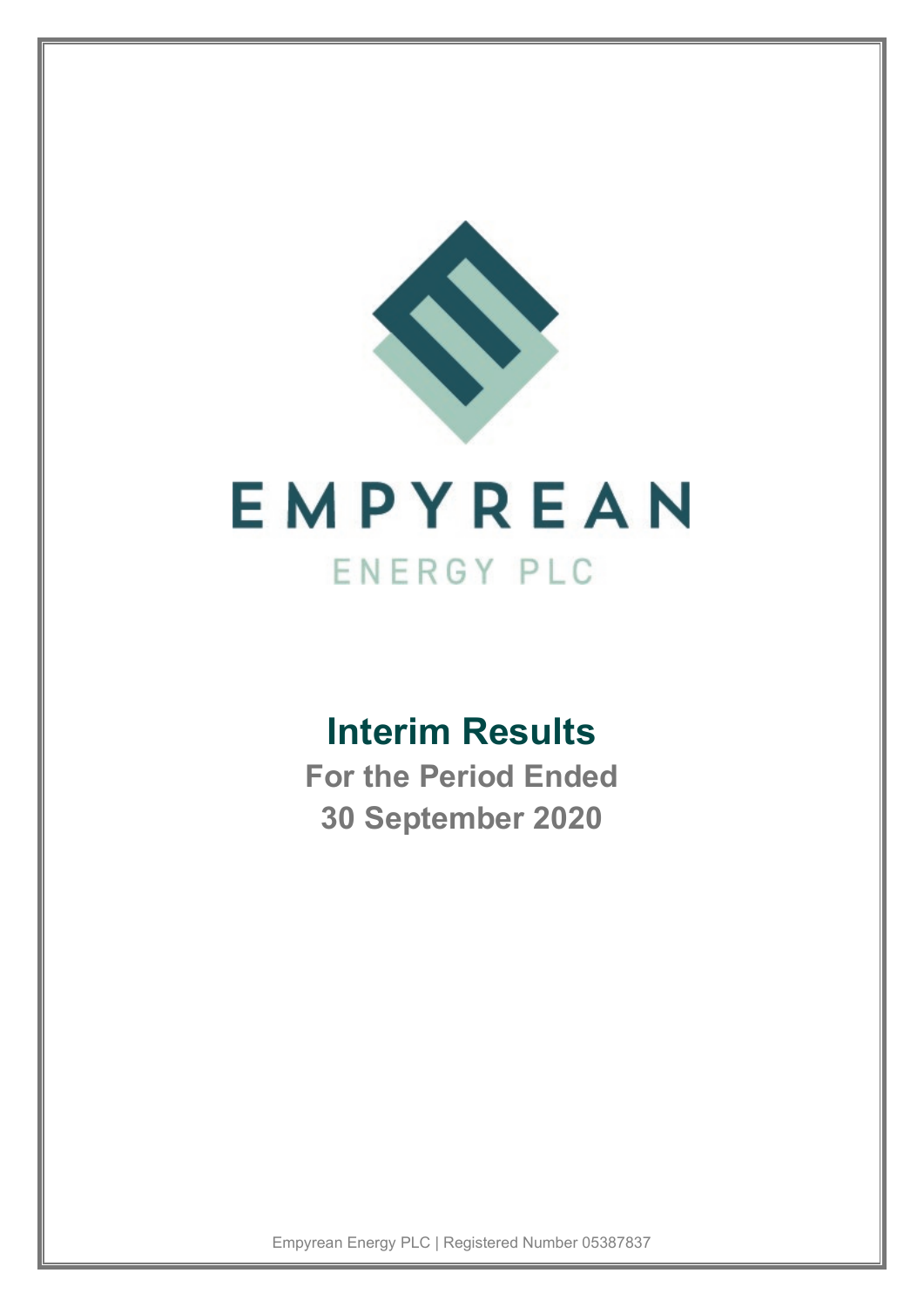

# **Contents**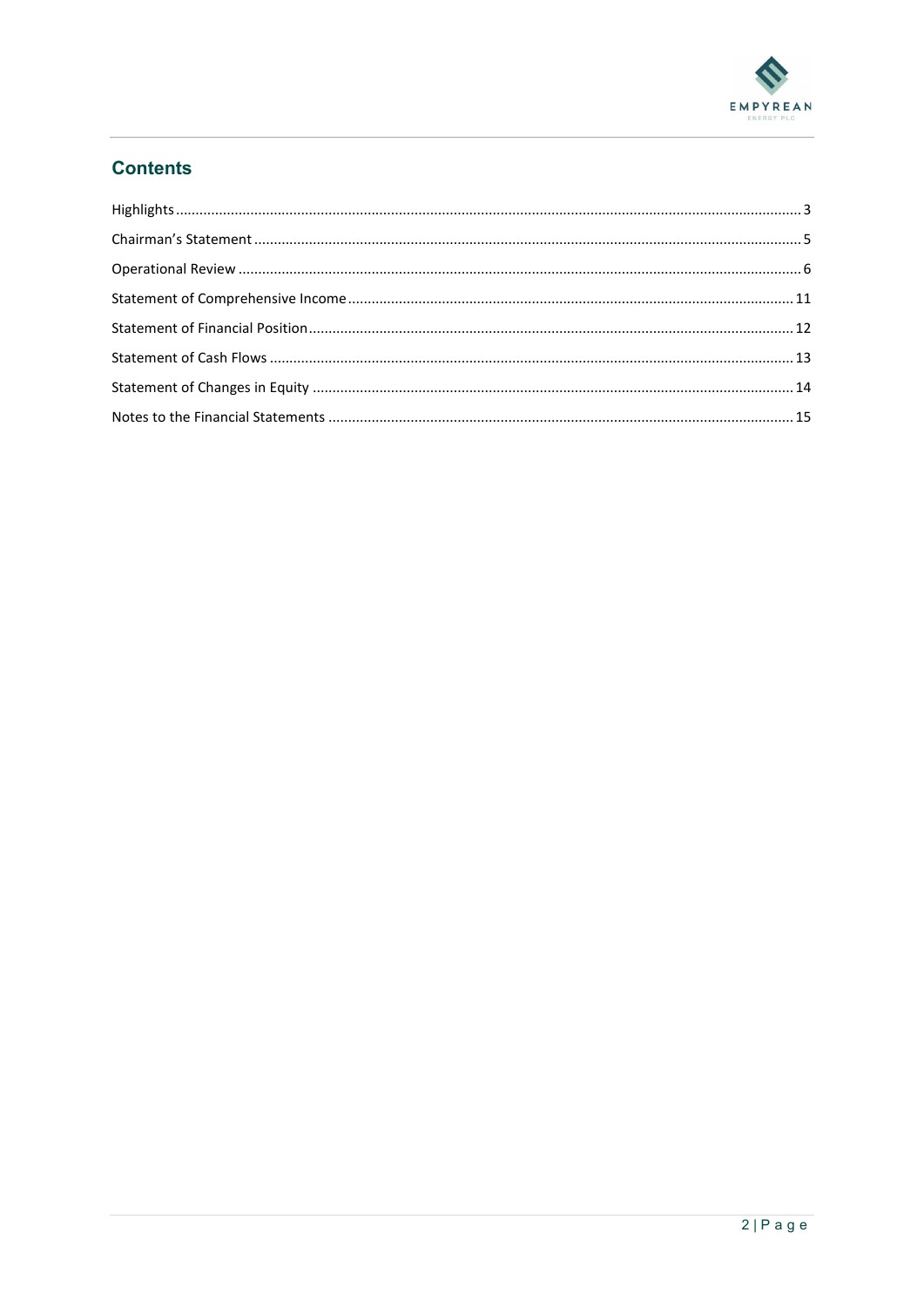

# <span id="page-2-0"></span>**Highlights**

### **Reporting period**

### *Block 29/11, Pearl River Mouth Basin, China (EME 100%)*

- **Post Stack Seismic Inversion project has confirmed potentially excellent reservoir properties with** porosities in the highly favourable range of 20-30% and 1 Darcy permeability at the Jade and Topaz prospects; and
- a sa 12-month extension for first phase of exploration drilling at Block 29/11 secured, giving the Company until June 2022 to drill first well.

### *Duyung PSC Project, Indonesia (EME 8.5%)*

- **Following the highly successful Mako gas field appraisal drilling program an independent resource audit** by Gaffney, Cline and Associates (**'GCA'**) confirmed a significant resource upgrade of the Mako gas field including:
	- o Mako gas discovery has been confirmed as one of the largest undeveloped gas fields West Natuna Basin;
	- o GCA audited 2C contingent resource estimate of 495 BcF, a 79% increase from previous GCA estimate; and
	- o GCA audited 3C contingent resource estimate of 817 BcF, a 108% increase from previous GCA estimate.

### *Sacramento Basin, California USA (EME 25-30%)*

**COVID-19 travel restrictions and uncertainty of being able to execute a drilling campaign safely and** without interruption led to the joint venture partners placing the intended drilling at Borba on hold until the United States situation normalises.

### *Corporate*

- **Placement to raise US\$0.509 million (£0.411 million) completed in April 2020;**
- Open Offer raised US\$0.511 million (£0.415 million) in May 2020;
- US\$0.258 million (£0.2 million) drawdown on Equity Placement Facility in September 2020; and
- **Placement to raise US\$0.816 million (£0.641 million) completed in September 2020.**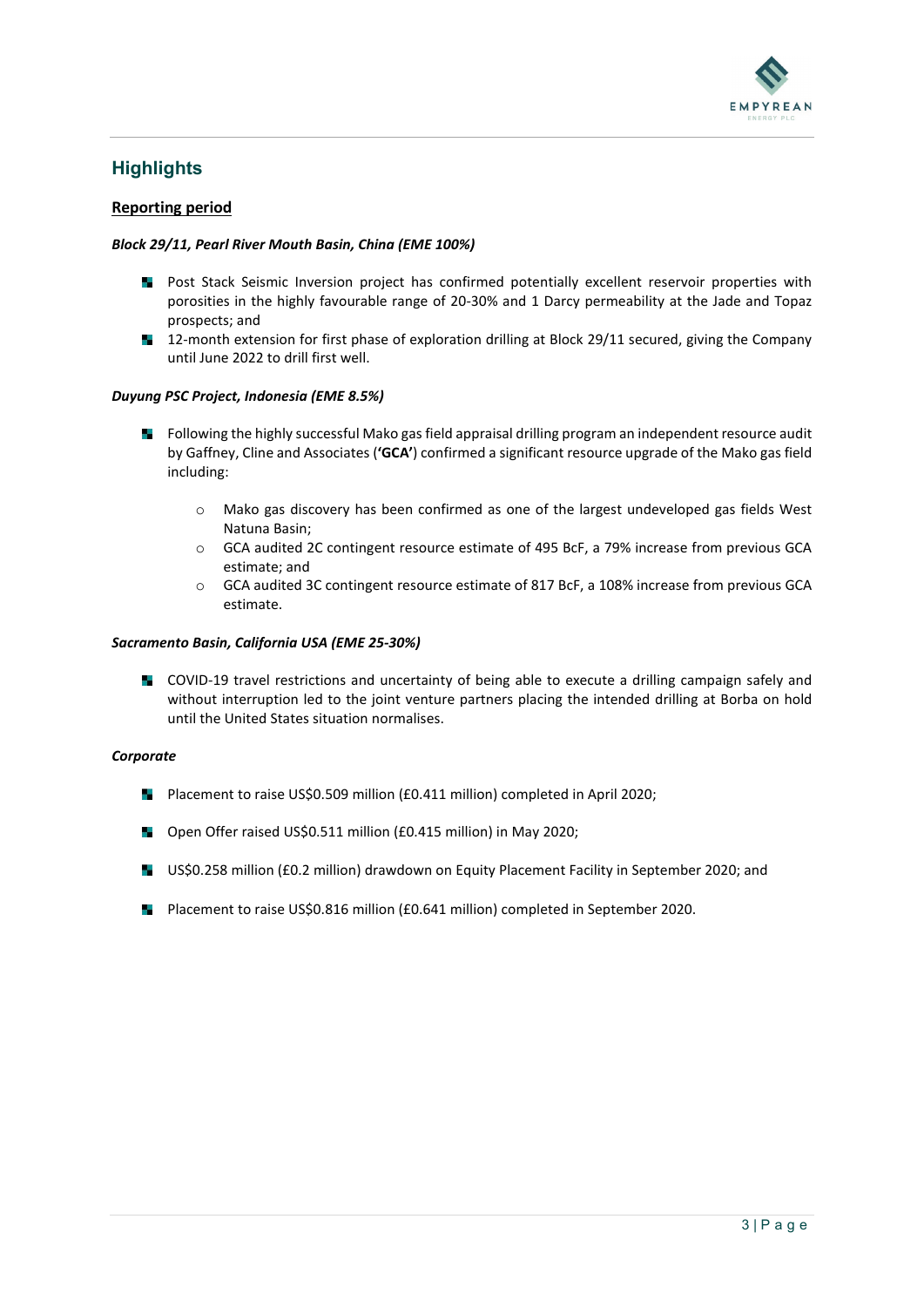

For further information please visit [www.empyreanenergy.com](http://www.empyreanenergy.com/) or contact the following:

| <b>Empyrean Energy plc</b>                                  |                                       |                           |
|-------------------------------------------------------------|---------------------------------------|---------------------------|
| Tom Kelly                                                   | Tel: +61 8 6146 5325                  |                           |
|                                                             |                                       |                           |
| <b>Cenkos Securities plc (Nominated Advisor and Broker)</b> |                                       |                           |
| Neil McDonald                                               | nmcdonald@cenkos.com                  | Tel: +44 (0) 131 220 9771 |
| Pete Lynch                                                  | plynch@cenkos.com                     | Tel: +44 (0) 131 220 9772 |
| <b>First Equity Limited (Joint Broker)</b>                  |                                       |                           |
| Jason Robertson                                             | jasonrobertson@firstequitylimited.com | Tel: +44 (0) 20 7330 1883 |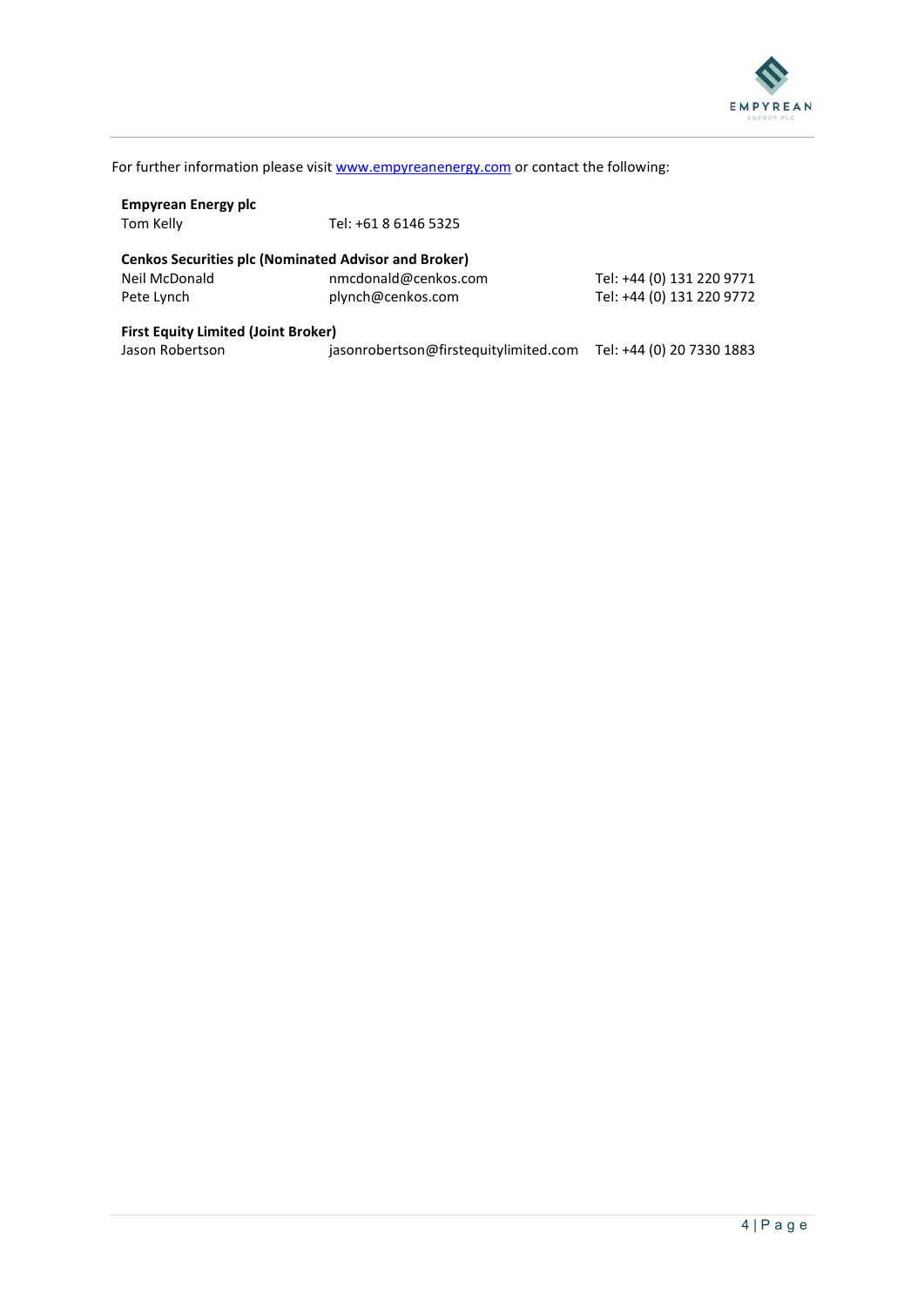

# <span id="page-4-0"></span>**Chairman's Statement**

Set against the challenges of the COVID-19 pandemic, Empyrean continued to make steady progress on its portfolio of exploration projects, primarily in China and Indonesia, during the half year period to 30 September 2020.

With the COVID-19 pandemic still running its course, the Company continued its crucial technical de-risking activities in China, including securing an important 12-month extension for the first phase of drilling from CNOOC. At Duyung, following the highly successful appraisal program, an independent assessment confirmed a significant resource upgrade at the Mako Gas field.

On the corporate front the Company successfully conducted a series of placements and an open offer during the year to maintain working capital and with the £10 million equity placement facility with Long State Investment Limited, has access to further capital, if required, in the future.

I would like to thank the Board and staff for their continued efforts during this difficult year which has positioned Empyrean to deliver some exciting and value creative outcomes in 2021.

Patrich H. Cross.

**\_\_\_\_\_\_\_\_\_\_\_\_\_\_\_\_\_\_\_\_\_\_\_\_\_\_\_\_\_\_**

**Patrick Cross** Non-Executive Chairman 22 December 2020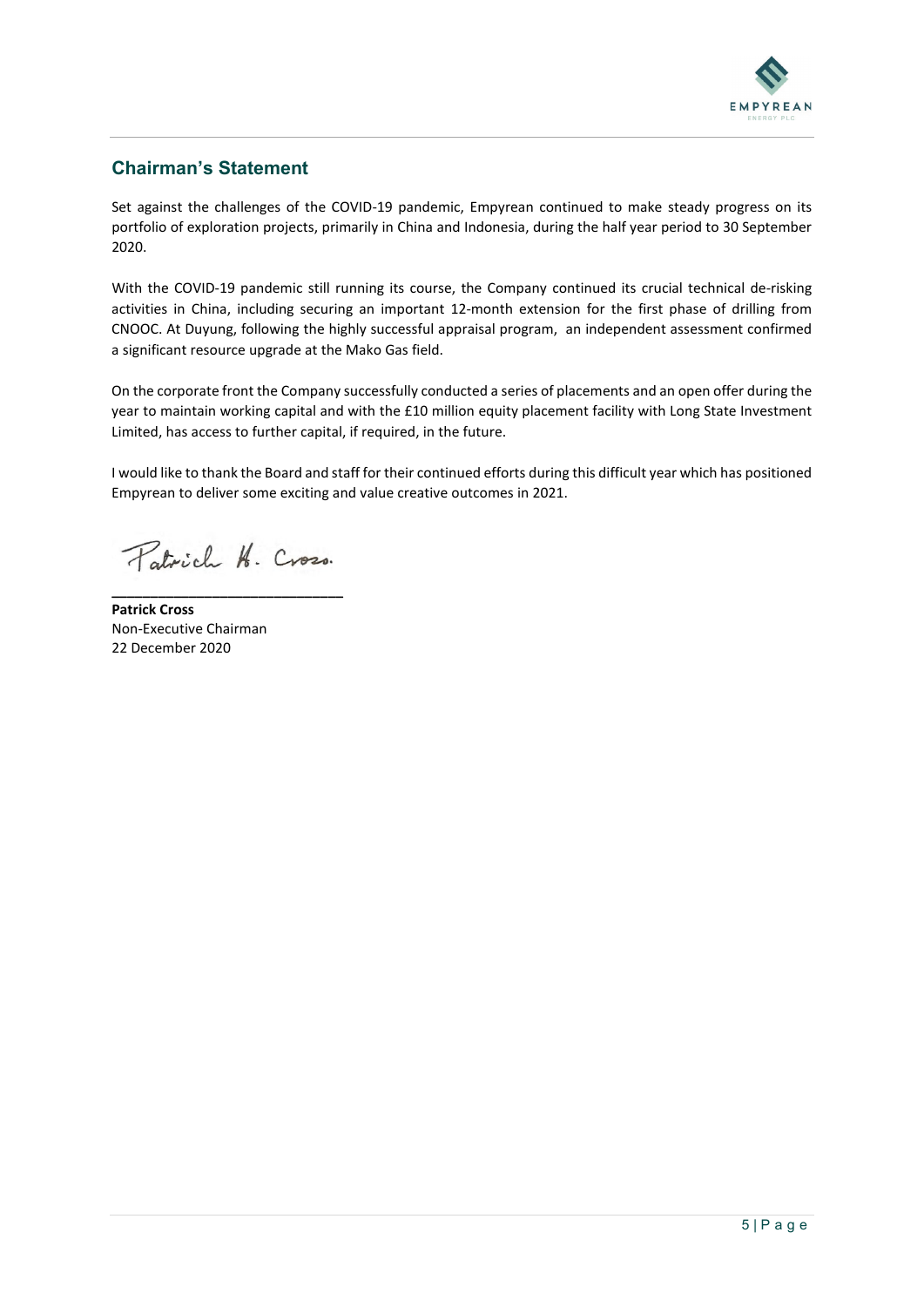

# <span id="page-5-0"></span>**Operational Review**

### **China Block 29/11 Project (100% WI)**

### *Background*

Block 29/11 is located in the prolific Pearl River Mouth Basin, offshore China approximately 200km Southeast of Hong Kong. The acquisition of this block heralded a new phase for Empyrean when it became an operator with 100% of the exploration rights of the permit during the exploration phase of the project. In the event of a commercial discovery, China National Offshore Oil Corporation Limited (**'CNOOC'**) will have a back in right to 51% of the permit.

Following the completion and interpretation of the 3D seismic data acquired on Block 29/11, the prospective resources (un-risked) of all three prospects on the Block (Jade, Topaz and Pearl) were independently validated, by Gaffney, Cline and Associates, who completed an audit of the Company's oil in place estimates in November 2018. Total mean oil in place estimates on the three prospects are now 884 MMbbl on an un-risked basis.

| <b>Prospect</b> | <b>P90</b> | <b>P50</b> | <b>P10</b> | <b>Mean</b> | <b>GCoS</b> |
|-----------------|------------|------------|------------|-------------|-------------|
| Jade            | 93         | 187        | 395        | 225         | 32%         |
| Topaz           | 211        | 434        | 891        | 506         | 30%         |
| Pearl           | 38         | 121        | 302        | 153         | 15%         |

### **Oil in place (MMbbl) audited by Gaffney, Cline and Associates**

In addition, it is particularly pleasing that Gaffney, Cline and Associates estimated close to a 1 in 3 chance of geological success at Jade and Topaz. Exploration risk has been further mitigated by the completion of an oil migration study during June 2018 which established oil migration pathways into all three prospects. In May 2019 the Company further solidified the technical merits of the project by confirming the presence of well-defined gas clouds over the Jade and Topaz prospects.

### *Reservoir Quality Assessment – Post Stack Seismic Inversion Project*

During the six-month interim report period the Company completed an issue-specific technical evaluation to address the quality of reservoir. Geological data and analysis completed earlier provided technical confirmation of an excellent quality reservoir at Jade and Topaz prospects.

The Company decided to address this further via Post Stack Seismic Inversion. The Company engaged China Offshore Services Limited (**'COSL'**) to carry out this project. In order to achieve the most comprehensive and robust result from the Seismic Inversion Project, the Company requested access from CNOOC to the log data of a crucial well, LH-23-1-1d, located approximately 12 km southwest of the Jade prospect in a permit operated by CNOOC. CNOOC agreed to provide the data, resulting in increased technical confidence in the results of the seismic inversion project. The LH-23-1-1d well intersected both carbonate and sandstone reservoirs with oil pay.

Analysis of the seismic inversion data confirmed potentially excellent reservoir properties with porosities in the highly favourable range of 20-30% and 1 Darcy permeability at both the Jade and Topaz prospects.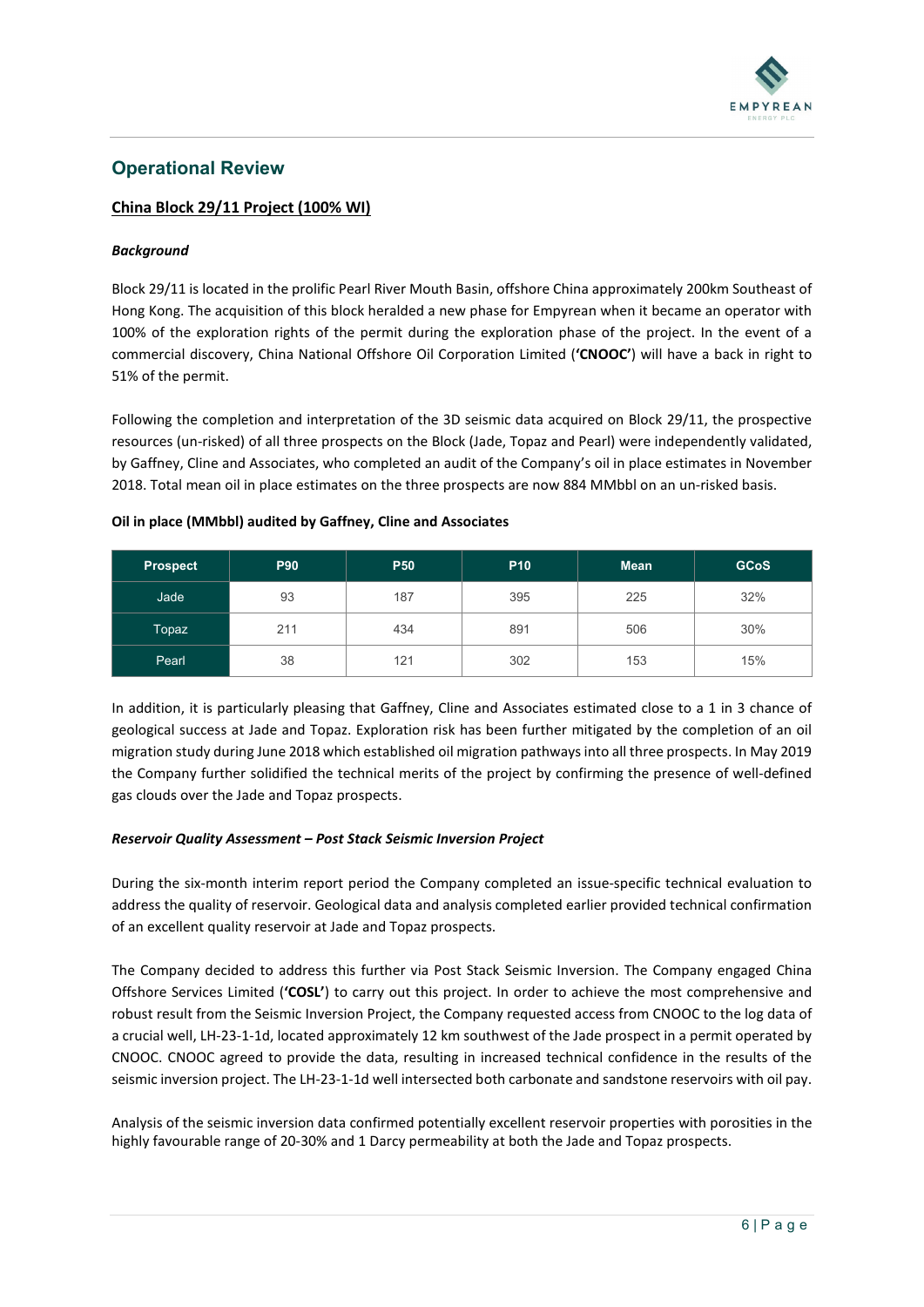

### *12-Month Extension for First Phase Exploration Drilling*

The initial contractual term called Geophysical Service Agreement (**'GSA'**) was for two years with a work programme commitment of acquisition, processing and interpretation of 500km<sup>2</sup> of 3D seismic data. Having successfully completed the committed work program for the GSA, the Company exercised its option to enter a PSC on the Block, on pre-negotiated terms, with CNOOC. The PSC was signed on 30 September 2018 with the date of commencement of implementation of the PSC being 13 December 2018. The first phase of the contract is for 2.5 years with a commitment to drill one exploration well to a depth of 2,500m or to the Basement Formation.

Due to the COVID-19 situation and the resultant global control policies, the Company proactively engaged with CNOOC and applied for a 12-month extension to the first phase of the exploration period for the PSC. In June 2020 Empyrean announced that CNOOC had granted the 12-month extension as requested. As a result, the first phase of the exploration period for the PSC has been extended to 12 June 2022. The Company is taking all the necessary steps to ensure the safe drilling of the well as soon as is practicable.

Under the PSC terms, Empyrean has the option of entering the second phase of exploration after drilling the first exploration well and subsequently relinquishing 25% of the current area. The second phase has a commitment to drill one additional exploration well to a depth of 2,500m or to the Basement Formation within a further 2 years.

*Cautionary Statement: The volumes presented in this announcement are STOIIP estimates only. A recovery factor needs to be*  applied to the undiscovered STOIIP estimates based on the application of a future development project. The subsequent *estimates, post the application of a recovery factor, will have both an associated risk of discovery and a risk of development. Further exploration, appraisal and evaluation is required to determine the existence of a significant quantity of potentially movable hydrocarbons.*

### **Duyung PSC, Indonesia (8.5% WI)**

### *Background*

In April 2017, Empyrean acquired from Conrad Petroleum a 10% shareholding in WNEL, which held a 100% Participating Interest in the Duyung Production Sharing Contract (**'Duyung PSC'**) in offshore Indonesia and is the operator of the Duyung PSC.

The Duyung PSC covers an offshore permit of approximately 1,100km<sup>2</sup> in the prolific West Natuna Basin. The main asset in the permit is the Mako shallow gas discovery with 23 feet of gas bearing excellent reservoir quality rock with high permeability sands in the multi Darcy range. The gas is of high-quality being close to 100% methane.

In early 2019, both the operator, Conrad Petroleum, and Empyrean divested part of their interest in the Duyung PSC to AIM-listed Coro Energy Plc (**'Coro'**). Following the transaction, Empyrean's interest reduced from 10% to 8.5% interest in May 2020, having received cash and shares from Coro. As part of this transaction Coro funded US\$10.5 million of the costs of the successful 2019 drilling programme. Empyrean also received cash consideration of US\$295,000 and consideration shares in Coro with a value of US\$185,000 for the transfer to Coro of 1.5% of its at the time 10% interest in the Duyung PSC. In May 2020 the final Indonesian regulatory approvals for the transfer of title of the 15% direct interest in the Duyung PSC to Coro were received. As part of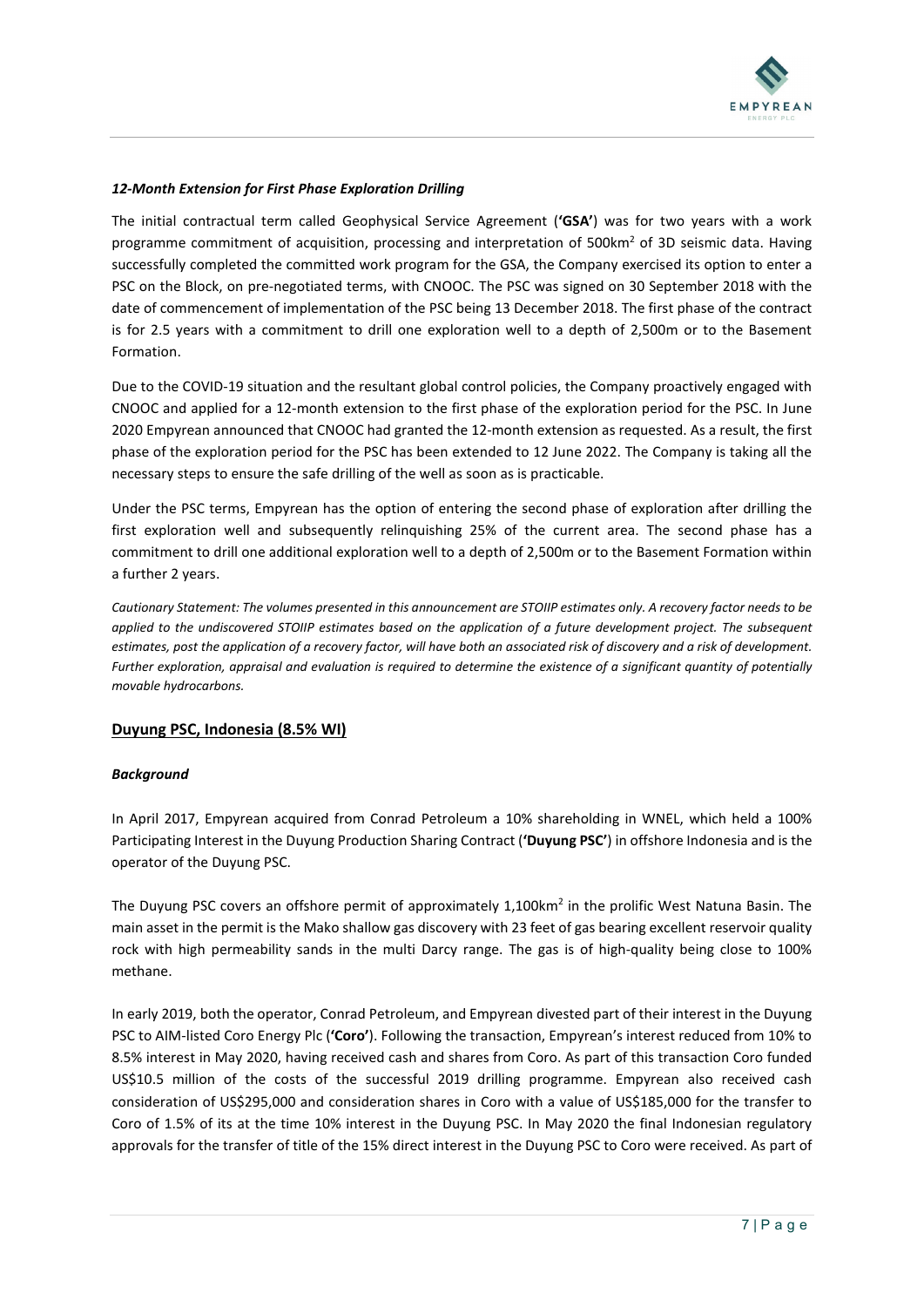

this completion process West Natuna Exploration Limited (**'WNEL'**) made a direct transfer of its interest in the Duyung PSC to Empyrean and the other owners, who now hold their interest in the Duyung PSC directly.

### *Mako Resource Audit Confirms Significant Upgrade*

Following on from the highly successful apprasial drilling campaign during October and December 2019 , Conrad engaged Gaffney, Cline and Associates ('**GCA**') to complete an independent resource audit for the Mako Gas Field, further to the updated internal resource estimates prepared by Conrad in May 2020.

GCA's audit ('**2020 GCA Audit')** confirmed a significant resource upgrade for the Mako Gas Field compared to its previous resource assessment released in January 2019 ('**2019 GCA Audit**'). 2C (contingent) recoverable resource estimates have been increased to 495 Bcf, an increase of approximately 79% compared with the 2019 GCA Audit and confirming the work completed by the operator and partners. In the upside case, the 3C (contingent) resources have increased by approximately 108% compared with the 2019 GCA Audit and GCA's assessment is also significantly higher than the 3C estimate made by the Operator and partners in April 2020.

With the latest upgrade, Mako has been confirmed to be one of the largest undeveloped gas fields in the West Natuna Basin and is currently by far the largest undeveloped resource in the immediate area.

### *Results of the Updated Resource Audit*

| <b>Contingent</b><br><b>Resource</b><br><b>Estimates</b> | 2019 GCA Audit | 2020 GCA Audit | Increase |
|----------------------------------------------------------|----------------|----------------|----------|
|                                                          | <b>B</b> cf    | <b>Bcf</b>     | %        |
| 1C (Low Case)                                            | 184            | 287            | 56       |
| 2C (Mid Case)                                            | 276            | 495            | 79       |
| 3C (High Case)                                           | 392            | 817            | 108      |

The revised estimates of gross (full field) recoverable dry gas audited in the 2020 GCA Audit are:

The full field resources above are classified in the 2020 GCA Audit as contingent. Gas volumes are expected to be upgraded to reserves when certain commercial milestones are achieved, including execution of a GSA and a final investment decision ('**FID**').

The Mako Gas Field is located close to the West Natuna pipeline system and gas from the field can be marketed to buyers in both Indonesia and in Singapore. A Heads-of-Agreement with a gas buyer in Singapore is already in place. The conclusion of GSA negotiations will mark a further important step toward the FID to develop and commercialise the field. Further updates will be provided in due course.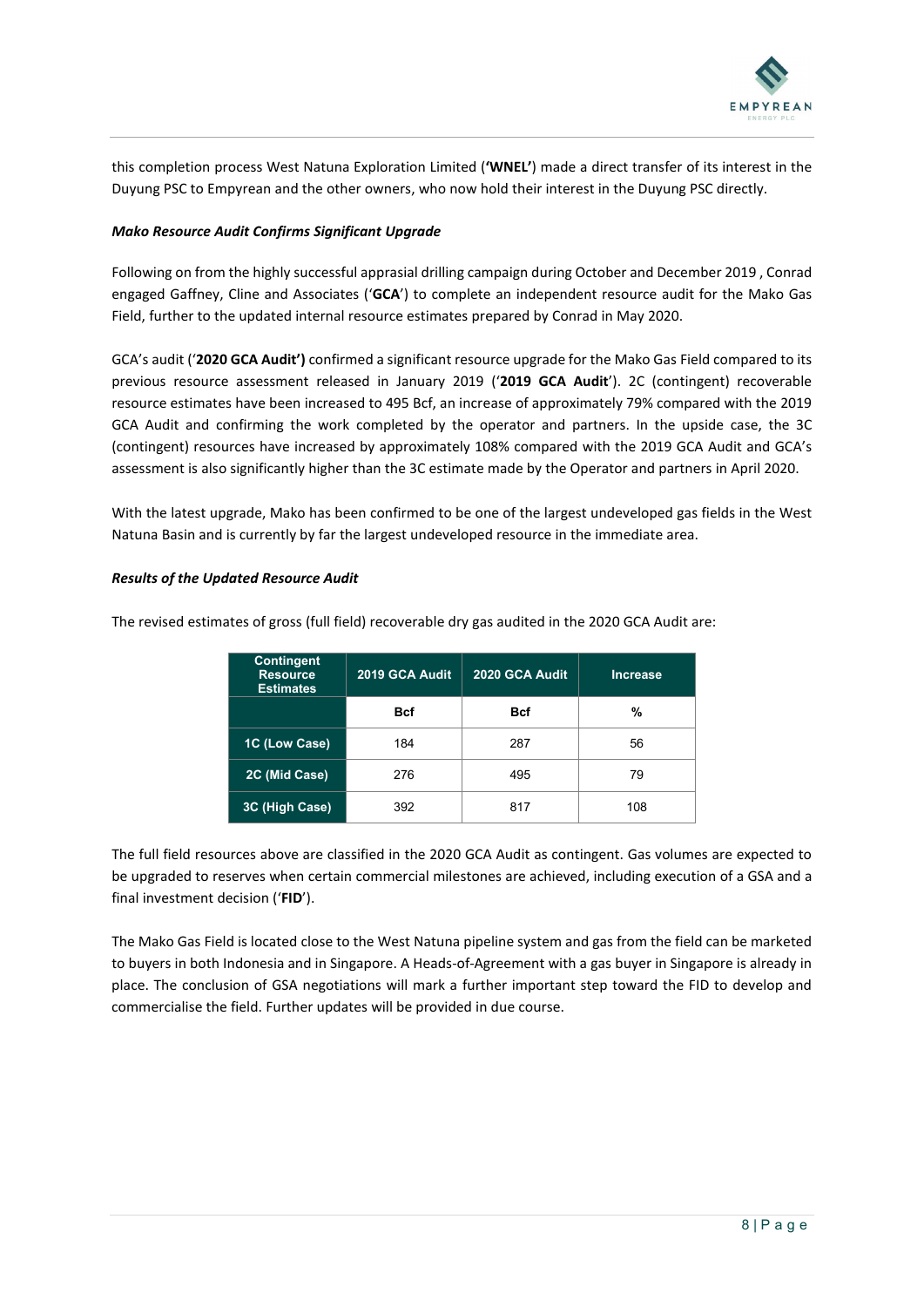

### **Multi Project Farm-in in Sacramento Basin, California (25%-30% WI)**

### *Background*

In May 2017, Empyrean agreed to farm-in to a package of opportunities including the Dempsey and Alvares prospects in the Northern Sacramento Basin, onshore California. The rationale for participating in this potentially significant gas opportunity was a chance to discover large quantities of gas in a relatively 'gas hungry' market. Another attractive component of the deal was the ability to commercialise a potential gas discovery using existing gas facilities that are owned by the operator.

Following on from the Dempsey drilling campaign in 2018, the joint venture integrated the subsurface data with regional geology and seismic data to evaluate additional more attractive targets in thicker reservoir units for future drilling along the Dempsey trend, in which Empyrean will earn a 30% interest.

The drilling application for the Borba Prospect had previously been approved by both the County and from California Department of Geological and Geothermal Resources, however with the outbreak of COVID-19 the travel restrictions and the uncertainty of being able to execute a drilling campaign safely and without interruption caused the commencement of any planned drilling at Borba to be placed on hold.

Subsequent to the reporting period, Sacgasco Limited (ASX:SGC) (**'Sacgasco'**) advised that it intended to commence drilling at Borba prior to the end of the 2020 calendar year. Empyrean notified Sacgasco that it will not be participating in the proposed drilling of the Borba prospect under the current timeframes and terms proposed by Sacgasco.

### **Riverbend Project (10%)**

The Cartwright No.1 well is located in Jasper County, Texas, USA and is currently virtually suspended producing only nominal amounts of gas condensate.

Little or no work has been completed on the project in the year and no budget has been prepared for 2020/21 whilst the Company focuses on other projects. The Company fully impaired the carrying value of the asset and any subsequent expenditure, mainly for license fees, has been expensed through the profit and loss statement.

### **Eagle Oil Pool Development Project (58.084% WI)**

The Eagle Oil Pool Development Projects is located in the prolific San Joaquin Basin onshore, southern California.

Little or no work has been completed on the project in the year and no budget has been prepared for 2020/21 whilst the Company focuses on other projects. The Company has fully impaired the carrying value of the asset and any subsequent expenditure, mainly for license fees, has been expensed through the profit and loss statement.

*The information contained in this report was completed and reviewed by the Company's Executive Director (Technical), Mr Gajendra (Gaz) Bisht, who has over 30 years' experience as a petroleum geoscientist.*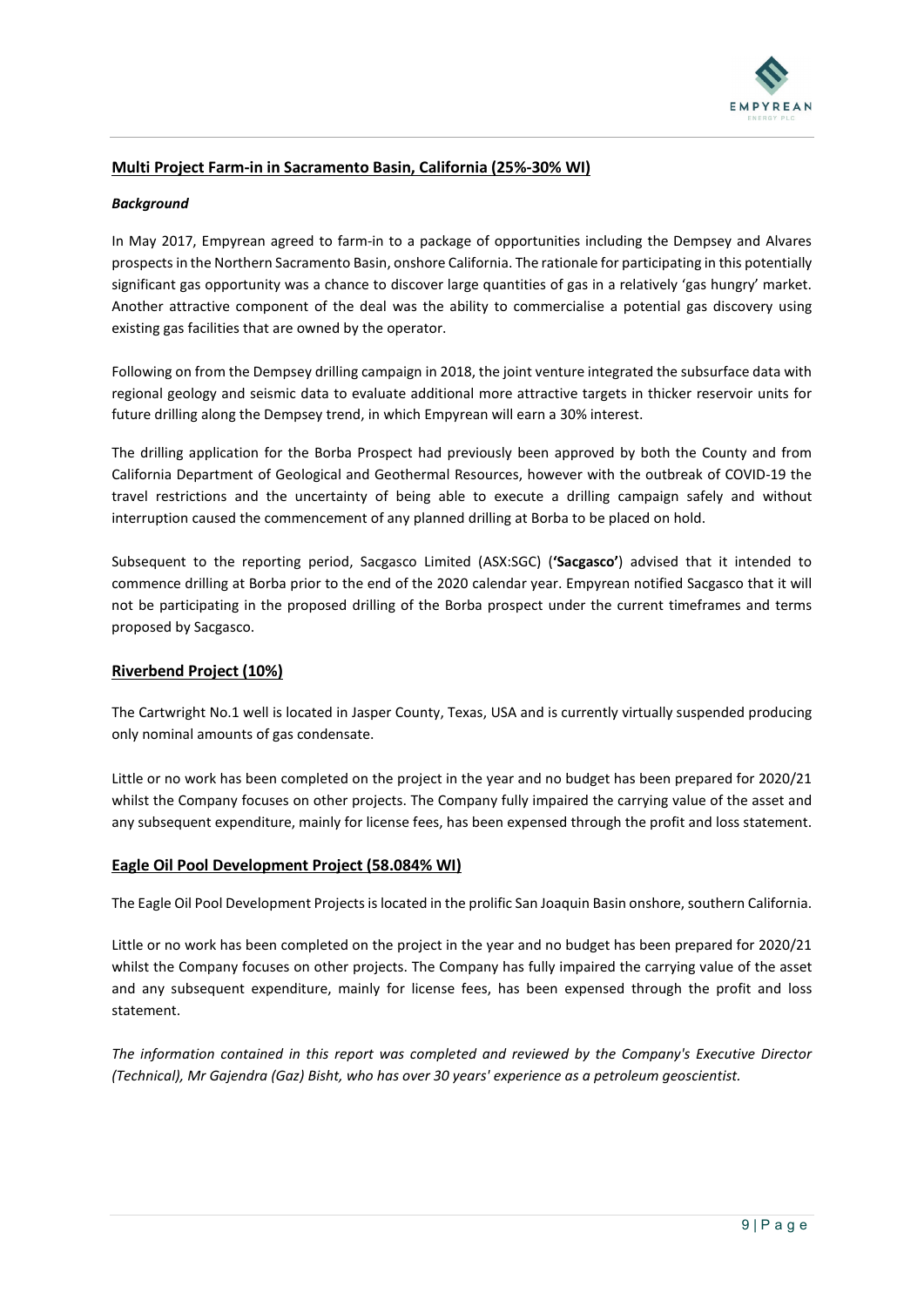

### **Definitions**

**2C:** Contingent resources are quantities of petroleum estimated, as of a given date, to be potentially recoverable from known accumulations by application of development projects, but which are not currently considered to be commercially recoverable. The range of uncertainty is expressed as 1C (low), 2C (best) and 3C (high).

**Bcf:** Billions of cubic feet

### **MMbbl**: Million Barrels of Oil

*\*Cautionary Statement: The estimated quantities of oil that may potentially be recovered by the application of a future development project relates to undiscovered accumulations. These estimates have both an associated risk of discovery and a risk of development. Further exploration, appraisal and evaluation is required to determine the existence of a significant quantity of potentially movable hydrocarbons.*

Boshe  $\overline{\mathcal{M}}$ 

**\_\_\_\_\_\_\_\_\_\_\_\_\_\_\_ \_\_** 

**Gajendra Bisht M.Sc. (Tech) in Applied Geology** Executive Director (Technical) 22 December 2020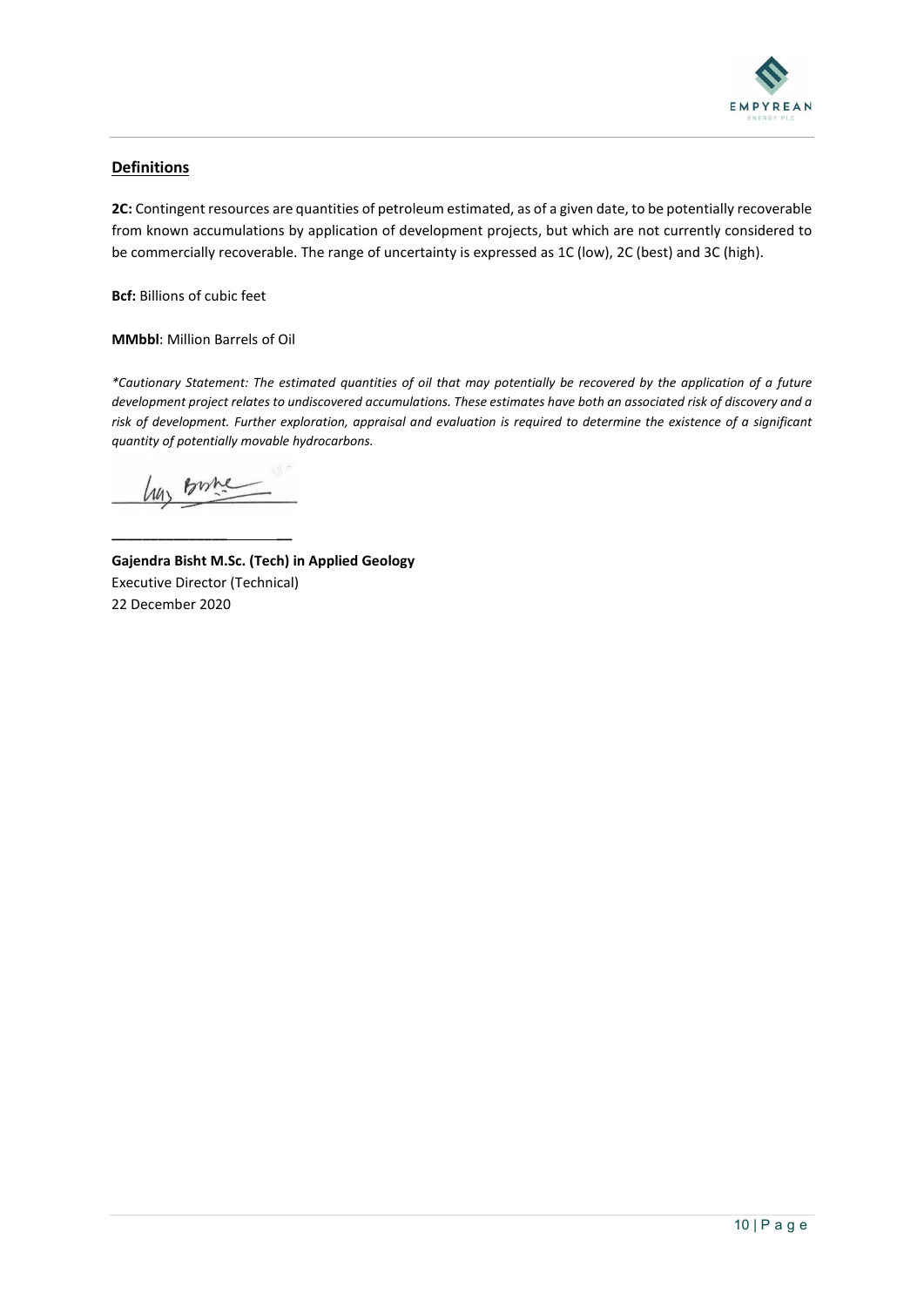

# <span id="page-10-0"></span>**Statement of Comprehensive Income**

**For the Period Ended 30 September 2020**

|                                                 |                | 6 Months to 30 September<br>(unaudited) |          | <b>Year Ended</b><br>31 March<br>(audited) |
|-------------------------------------------------|----------------|-----------------------------------------|----------|--------------------------------------------|
|                                                 |                | 2020                                    | 2019     | 2020                                       |
|                                                 | <b>Notes</b>   | US\$'000                                | US\$'000 | US\$'000                                   |
| Revenue                                         |                |                                         |          |                                            |
| <b>Administrative expenditure</b>               |                |                                         |          |                                            |
| Administrative expenses                         |                | (146)                                   | (153)    | (326)                                      |
| Compliance fees                                 |                | (89)                                    | (87)     | (214)                                      |
| Directors' remuneration                         |                | (197)                                   | (186)    | (388)                                      |
| Foreign exchange differences                    |                | (9)                                     | (18)     | (34)                                       |
| Total administrative expenditure                |                | (441)                                   | (444)    | (962)                                      |
| <b>Operating loss</b>                           |                | (441)                                   | (444)    | (962)                                      |
| Finance (expense)/income                        |                | (4)                                     |          | 43                                         |
| Impairment of oil and gas properties            | 3              | (2)                                     | (47)     | (47)                                       |
| Fair value revaluation                          |                |                                         | 30       |                                            |
| Loss on sale of investment                      |                |                                         |          | (29)                                       |
| Loss from continuing operations before taxation |                | (447)                                   | (461)    | (995)                                      |
| Tax benefit                                     |                |                                         |          | 716                                        |
| Loss from continuing operations after taxation  |                | (447)                                   | (461)    | (279)                                      |
| Total comprehensive loss for the year           |                | (447)                                   | (461)    | (279)                                      |
| Loss per share from continuing operations       |                |                                         |          |                                            |
| (expressed in cents)                            |                |                                         |          |                                            |
| <b>Basic</b>                                    | 2              | (0.10)c                                 | (0.11)c  | (0.06)c                                    |
| <b>Diluted</b>                                  | $\overline{2}$ | (0.10)c                                 | (0.11)c  | (0.06)c                                    |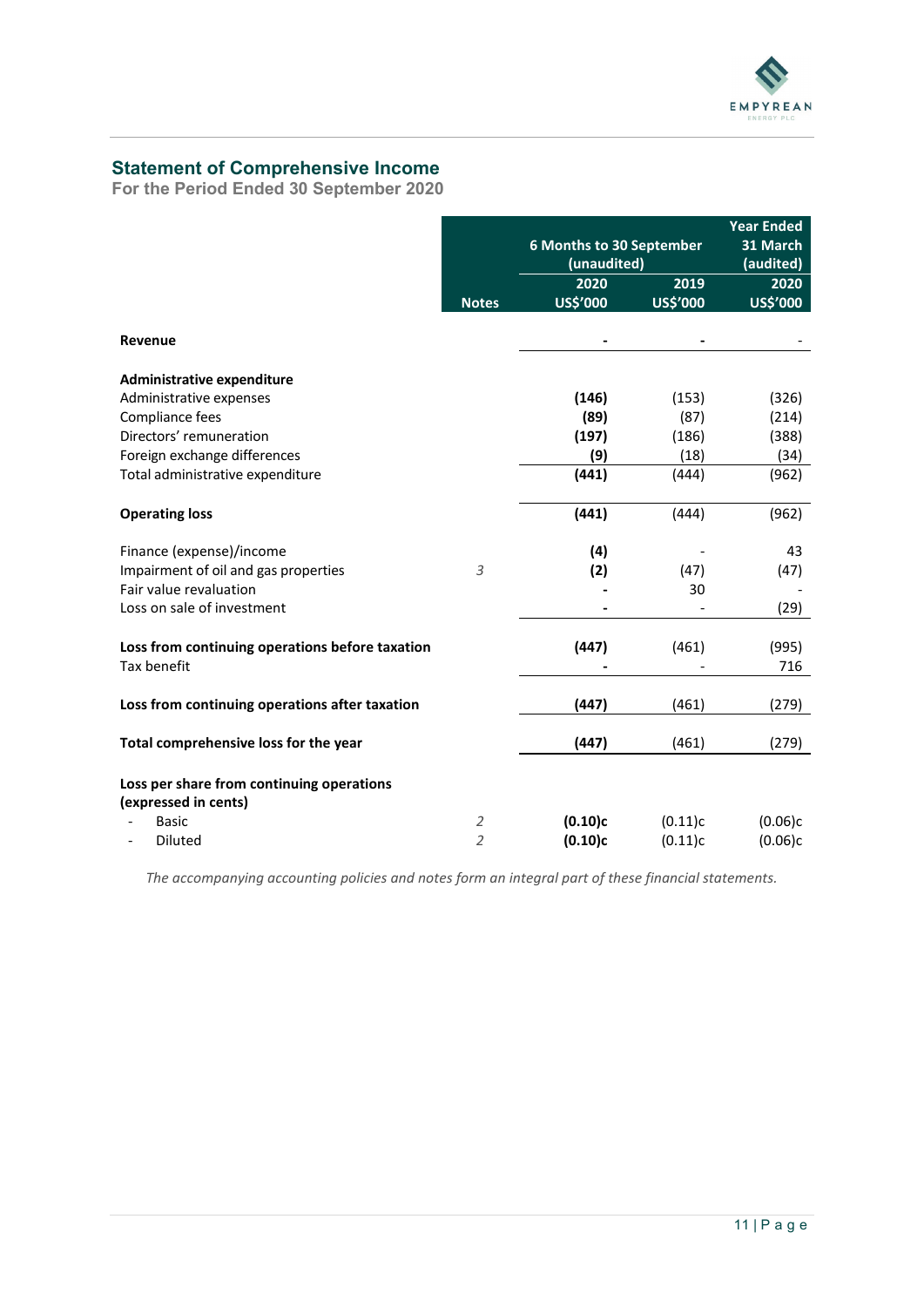

# <span id="page-11-0"></span>**Statement of Financial Position**

**As at 30 September 2020**

|                                                    |                | 6 Months to 30 September |          | <b>Year Ended</b><br>31 March |
|----------------------------------------------------|----------------|--------------------------|----------|-------------------------------|
|                                                    |                | (unaudited)              |          | (audited)                     |
|                                                    |                | 2020                     | 2019     | 2020                          |
|                                                    | <b>Notes</b>   | US\$'000                 | US\$'000 | US\$'000                      |
| <b>Assets</b>                                      |                |                          |          |                               |
| <b>Non-Current Assets</b>                          |                |                          |          |                               |
| Oil and gas properties: exploration and evaluation | 3              | 14,184                   | 9,351    | 9,586                         |
| Investments                                        | $\overline{4}$ |                          | 3,266    | 4,404                         |
| Total non-current assets                           |                | 14,184                   | 12,617   | 13,990                        |
| <b>Current Assets</b>                              |                |                          |          |                               |
| Trade and other receivables                        |                | 39                       | 45       | 35                            |
| Corporation tax receivable                         |                | 358                      |          | 358                           |
| Cash and cash equivalents                          |                | 833                      | 472      | 189                           |
| <b>Total current assets</b>                        |                | 1,230                    | 516      | 582                           |
| <b>Liabilities</b>                                 |                |                          |          |                               |
| <b>Current Liabilities</b>                         |                |                          |          |                               |
| Trade and other payables                           |                | 470                      | 468      | 1,170                         |
| Provisions                                         |                | 78                       | 54       | 78                            |
| <b>Total current liabilities</b>                   |                | 548                      | 522      | 1,248                         |
| <b>Net Current Assets/(Liabilities)</b>            |                | 682                      | (6)      | (666)                         |
| <b>Net Assets</b>                                  |                | 14,866                   | 12,611   | 13,324                        |
| <b>Shareholders' Equity</b>                        |                |                          |          |                               |
| Share capital                                      | 5              | 1,398                    | 1,278    | 1,291                         |
| Share premium reserve                              |                | 29,408                   | 27,304   | 27,811                        |
| Warrant and share based payment reserve            |                | 438                      | 99       | 153                           |
| <b>Retained losses</b>                             |                | (16, 378)                | (16,070) | (15, 931)                     |
|                                                    |                |                          |          |                               |
| <b>Total Equity</b>                                |                | 14,866                   | 12,611   | 13,324                        |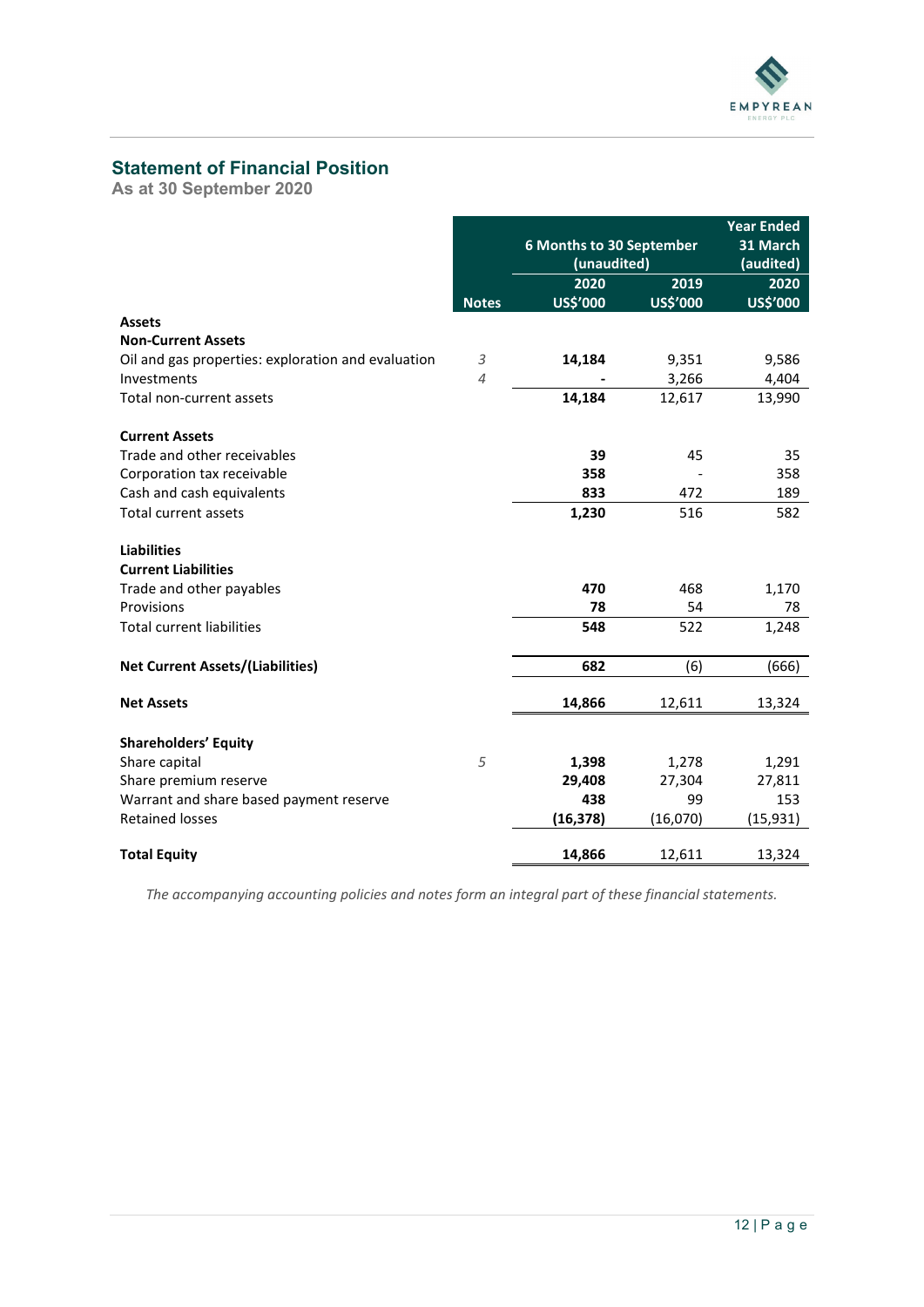

# <span id="page-12-0"></span>**Statement of Cash Flows**

**For the Period Ended 30 September 2020**

|                                                    |              |                                 |           | <b>Year Ended</b> |
|----------------------------------------------------|--------------|---------------------------------|-----------|-------------------|
|                                                    |              | <b>6 Months to 30 September</b> |           | 31 March          |
|                                                    |              | (unaudited)                     | (audited) |                   |
|                                                    |              | 2020                            | 2019      | 2020              |
|                                                    | <b>Notes</b> | US\$'000                        | US\$'000  | US\$'000          |
| <b>Operating Activities</b>                        |              |                                 |           |                   |
| Payments for operating activities                  |              | (422)                           | (430)     | (579)             |
| Receipt of corporation tax                         |              |                                 |           | 358               |
| Net cash outflow from operating activities         |              | (422)                           | (430)     | (221)             |
| <b>Investing Activities</b>                        |              |                                 |           |                   |
| Payments for exploration and evaluation            |              | (857)                           | (323)     | (557)             |
| Payments for investments                           |              |                                 | (36)      | (953)             |
| Proceeds from disposal of investments              |              |                                 | 120       | 276               |
| Net cash outflow for investing activities          |              | (857)                           | (239)     | (1, 234)          |
| <b>Financing Activities</b>                        |              |                                 |           |                   |
| Issue of ordinary share capital and warrants       |              | 2,094                           | 826       | 1,375             |
| Payment of equity issue costs                      |              | (163)                           |           | (29)              |
| Net cash inflow from financing activities          |              | 1,932                           | 826       | 1,346             |
| Net decrease in cash and cash equivalents          |              | 653                             | 157       | (109)             |
| Cash and cash equivalents at the start of the year |              | 189                             | 332       | 332               |
| Forex loss on cash held                            |              | (9)                             | (17)      | (34)              |
|                                                    |              |                                 |           |                   |
| Cash and cash equivalents at the end of the period |              | 833                             | 472       | 189               |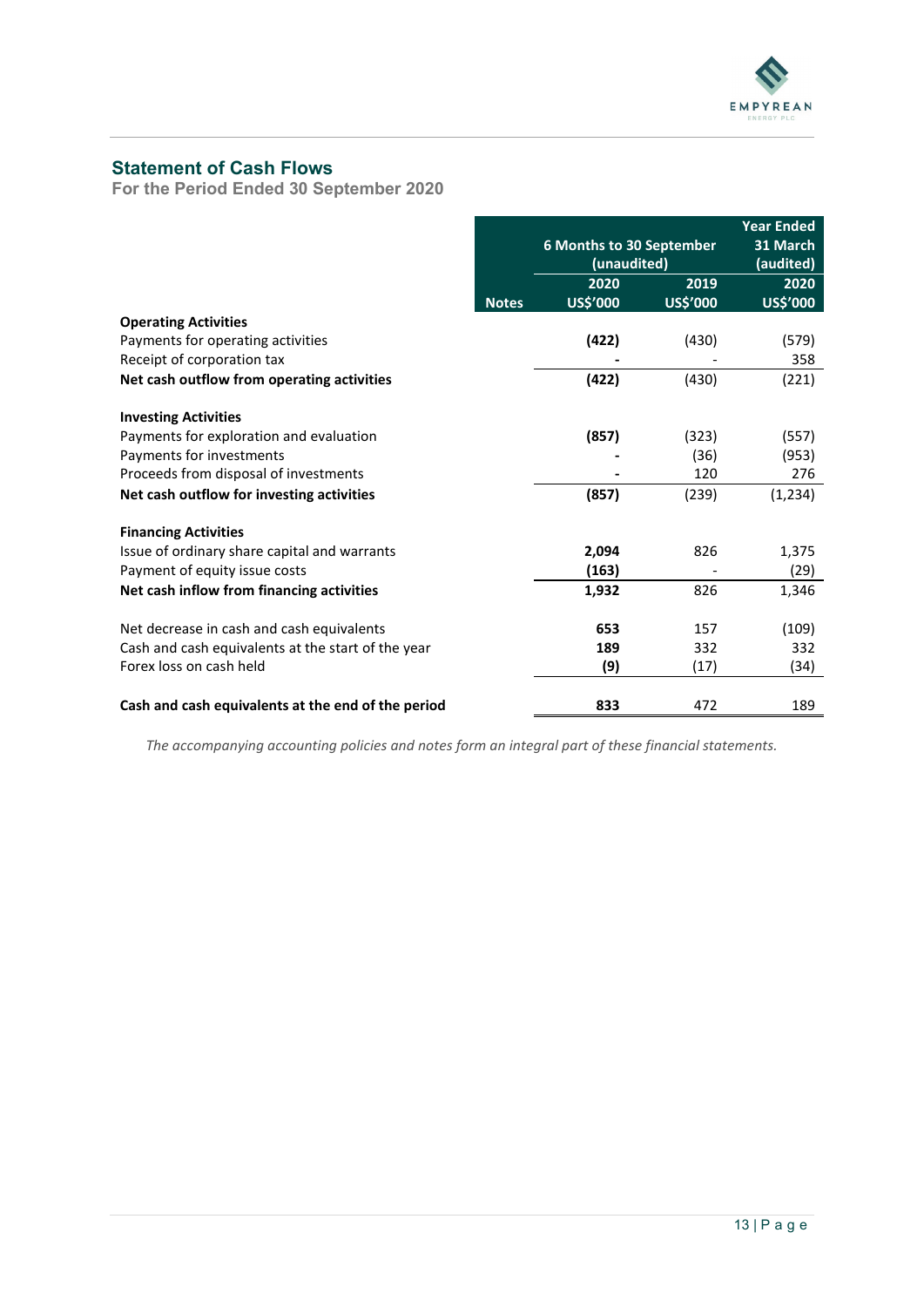

# <span id="page-13-0"></span>**Statement of Changes in Equity**

**For the Period Ended 30 September 2020**

|                                                              | <b>Share</b><br><b>Capital</b> | <b>Share</b><br>Premium<br><b>Reserve</b> | <b>Warrant</b><br>and SBP<br><b>Reserve</b> | <b>Retained</b><br><b>Loss</b> | <b>Total</b><br><b>Equity</b> |
|--------------------------------------------------------------|--------------------------------|-------------------------------------------|---------------------------------------------|--------------------------------|-------------------------------|
|                                                              | US\$'000                       | US\$'000                                  | US\$'000                                    | US\$'000                       | US\$'000                      |
| <b>Balance at 1 April 2019</b>                               | 1,232                          | 26,524                                    | 69                                          | (16, 958)                      | 10,867                        |
| Loss after tax for the period                                |                                |                                           |                                             | (461)                          | (461)                         |
| Total comprehensive lossfor the<br>period                    |                                |                                           |                                             | (461)                          | (461)                         |
| Contributions by and<br>distributions to owners              |                                |                                           |                                             |                                |                               |
| Shares issued in the period<br>Share based payment expense   | 46                             | 780                                       | 30                                          |                                | 826<br>30                     |
| Derivative settlement                                        |                                |                                           | $\blacksquare$                              | 1,349                          | 1,349                         |
| <b>Total Contributions by and</b>                            |                                |                                           |                                             |                                |                               |
| distributions to owners                                      | 46                             | 780                                       | 30                                          | 1,349                          | 2,205                         |
| <b>Balance at 30 September 2019</b>                          | 1,278                          | 27,304                                    | 99                                          | (16,070)                       | 12,611                        |
| <b>Balance at 1 April 2019</b>                               | 1,232                          | 26,524                                    | 69                                          | (16, 958)                      | 10,867                        |
| Loss after tax for the year                                  |                                |                                           |                                             | (279)                          | (279)                         |
| Total comprehensive loss for the<br>vear                     |                                |                                           |                                             | (279)                          | (279)                         |
| Contributions by and<br>distributions to owners              |                                |                                           |                                             |                                |                               |
| Shares issued in the period                                  | 59                             | 1,316                                     |                                             |                                | 1,375                         |
| Equity issue costs                                           |                                | (29)                                      |                                             |                                | (29)                          |
| Share based payment expense<br>Derivative settlement         |                                |                                           | 84<br>$\overline{a}$                        | 1,306                          | 84<br>1,306                   |
| <b>Total Contributions by and</b>                            |                                |                                           |                                             |                                |                               |
| distributions to owners                                      | 59                             | 1,287                                     | 84                                          | 1,306                          | 2,736                         |
| <b>Balance at 1 April 2020</b>                               | 1,291                          | 27,811                                    | 153                                         | (15, 931)                      | 13,324                        |
| Loss after tax for the period                                |                                |                                           |                                             | (447)                          | (447)                         |
| Total comprehensive loss for the<br>period                   |                                |                                           |                                             | (447)                          | (447)                         |
| <b>Contributions by and</b>                                  |                                |                                           |                                             |                                |                               |
| distributions to owners                                      |                                |                                           |                                             |                                |                               |
| Shares and warrants issued<br>Equity issue costs             | 107                            | 1,760<br>(163)                            | 227<br>$\overline{\phantom{a}}$             |                                | 2,094<br>(163)                |
| Share based payment expense                                  |                                |                                           | 58                                          |                                | 58                            |
| <b>Total Contributions by and</b><br>distributions to owners | 107                            | 1,597                                     | 285                                         |                                | 1,989                         |
|                                                              |                                |                                           |                                             |                                |                               |
| <b>Balance at 30 September 2020</b>                          | 1,398                          | 29,408                                    | 438                                         | (16, 378)                      | 14,866                        |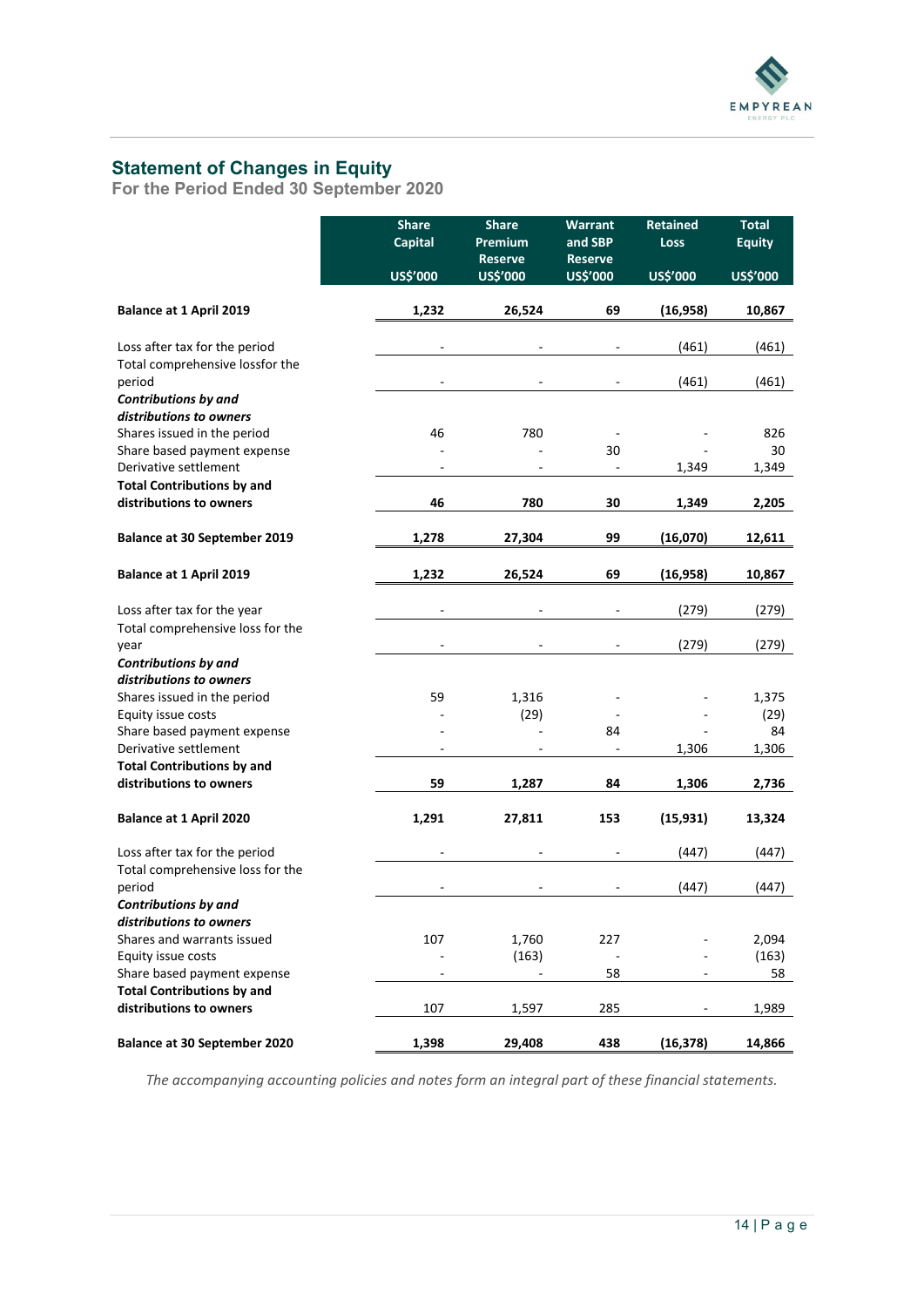

### <span id="page-14-0"></span>**Notes to the Financial Statements**

**For the Period Ended 30 September 2020**

### **Basis of preparation**

The Company's condensed interim financial statements for the six months ended 30 September 2020 have been prepared in accordance with International Financial Reporting Standards ('**IFRS'**) as adopted by the European Union and Companies Act 2006. The principal accounting policies are summarised below. The financial report is presented in the functional currency, US dollars and all values are shown in thousands of US dollars (US\$'000). The financial statements have been prepared on a historical cost basis and fair value for certain assets and liabilities. The same accounting policies, presentation and methods of computation are followed in these financial statements as were applied in the Company's latest audited financial statements for the year ended 31 March 2020.

The financial information for the period ended 30 September 2020 does not constitute the full statutory accounts for that period. They have not been reviewed by the Company's auditor. The Annual Report and financial statements for the year ended 31 March 2020 have been filed with the Registrar of Companies. The independent auditor's report on the Annual Report and financial statements was unqualified and did not contain a statement under Section 498(2) or 498(3) of the Companies Act 2006, but did draw attention to a material uncertainty relating to going concern.

### **Nature of business**

The Company is a public limited company incorporated and domiciled in England and Wales. The address of the registered office is 200 Strand, London, WC2R 1DJ. The Company is in the business of financing the exploration, development and production of energy resource projects in regions with energy hungry markets close to existing infrastructure. The Company has typically focused on non-operating working interest positions in projects that have drill ready targets that substantially short cut the life-cycle of hydrocarbon projects by entering the project after exploration concept, initial exploration and drill target identification work has largely been completed.

### **Going concern**

The Company's principal activity during the year has been the acquisition and development of its exploration projects. The Company had a cash balance of US\$0.83m at 30 September 2020 (31 March 2020: US\$0.19m), net current assets of US\$0.68m at 30 September 2020 (31 March 2020: net current liabilities of US\$0.67m) and net operating cash outflows of US\$0.42m at 30 September 2020 (31 March 2020 outflows: US\$0.22m).

The Directors have prepared cash flow forecasts for the Company covering the period to 31 December 2021 and show that the Company will require further funding within the next 12 months. The Directors have an appropriate plan to raise additional funds as and when it is required, either through the sale of existing assets, through joint ventures of existing assets or through further equity or debt funding. In addition the entering into an Equity Facility Agreement with Long State Investment Limited provides Empyrean with a fully flexible funding facility and enables it to access capital to fund its ongoing working capital, if required and subject to the administrative conditions of the agreement.

The Directors have therefore concluded that it is appropriate to prepare the Company's financial statements on a going concern basis. However, in the absence of additional funding being in place at the date of this report, these conditions indicate the existence of a material uncertainty which may cast significant doubt over the Company's ability to continue as a going concern and, therefore, that it may be unable to realise its assets and discharge its liabilities in the normal course of business. The financial statements do not include the adjustments that would result if the Company was unable to continue as a going concern.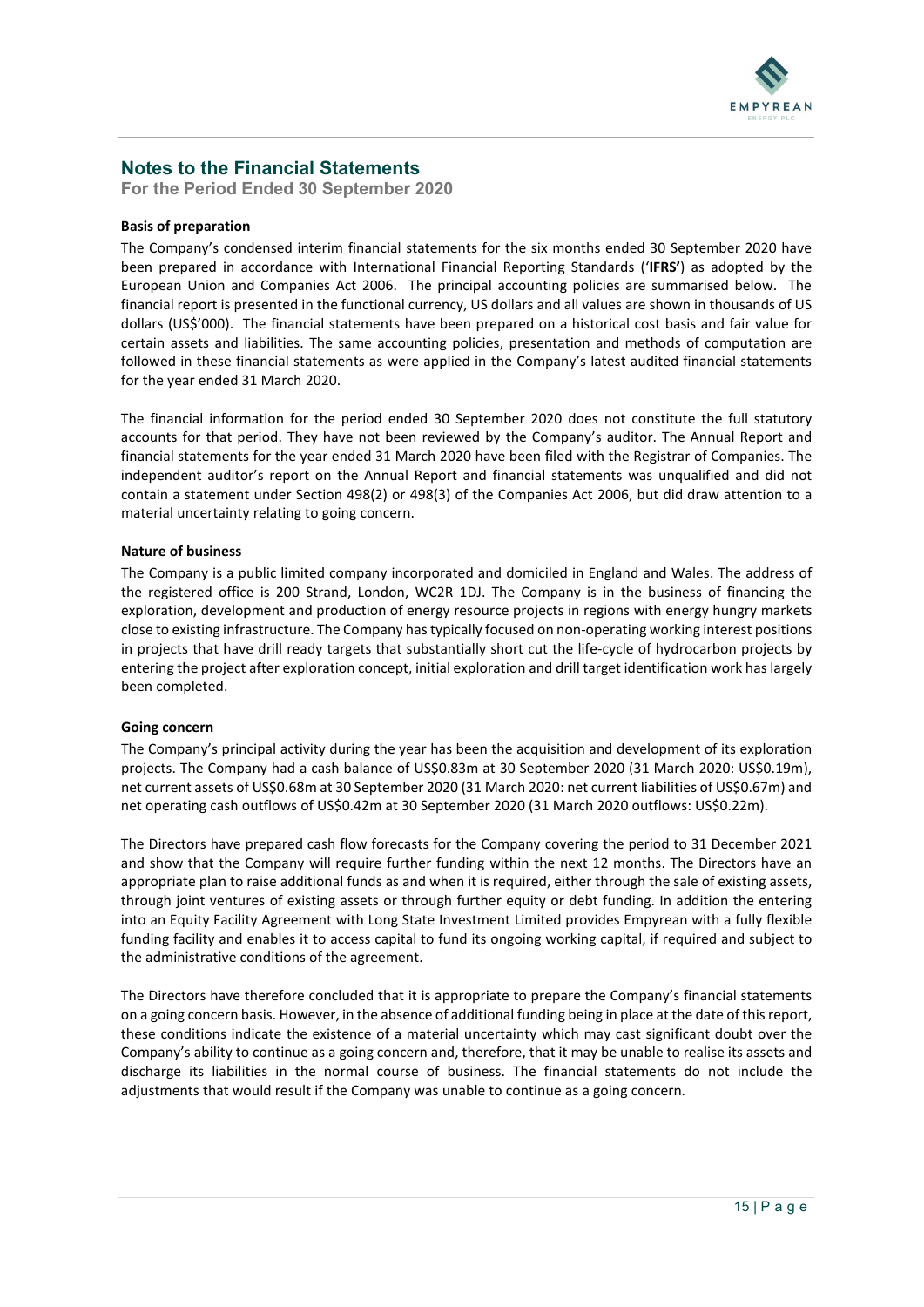

**For the Period Ended 30 September 2020**

### **Note 1. Segmental Analysis**

The Directors consider the Company to have three geographical segments, being China (Block 29/11 project), Indonesia (Duyung PSC project) and North America (Sacramento Basin project), which are all currently in the exploration and evaluation phase. Corporate costs relate to the administration and financing costs of the Company and are not directly attributable to the individual projects. The Company's registered office is located in the United Kingdom.

| <b>Details</b>                                  | <b>China</b><br>US\$'000 | Indonesia<br>US\$'000 | <b>USA</b><br>US\$'000 | Corporate<br>US\$'000 | <b>Total</b><br>US\$'000 |
|-------------------------------------------------|--------------------------|-----------------------|------------------------|-----------------------|--------------------------|
| 30 September 2020                               |                          |                       |                        |                       |                          |
| Revenue from continued operations               |                          |                       |                        |                       |                          |
| Segment result                                  |                          |                       |                        |                       |                          |
| Unallocated corporate expenses                  |                          |                       |                        | (441)                 | (441)                    |
| <b>Operating loss</b>                           |                          |                       |                        | (441)                 | (441)                    |
| Finance expense                                 |                          |                       |                        | (4)                   | (4)                      |
| Impairment of oil and gas properties            |                          |                       | (2)                    |                       | (2)                      |
| Loss before taxation                            |                          |                       | (2)                    | (445)                 | (447)                    |
| Tax benefit                                     |                          |                       |                        |                       |                          |
| Loss after taxation                             |                          | ۰                     | (2)                    | (445)                 | (447)                    |
| Total comprehensive loss for the financial year |                          |                       | (2)                    | (445)                 | (447)                    |
|                                                 |                          |                       |                        |                       |                          |
| Segment assets                                  | 6,202                    | 3,969                 | 4,013                  |                       | 14,184                   |
| Unallocated corporate assets                    |                          |                       |                        | 1,230                 | 1,230                    |
| <b>Total assets</b>                             | 6,202                    | 3,969                 | 4,013                  | 1,230                 | 15,414                   |
|                                                 |                          |                       |                        |                       |                          |
| Segment liabilities                             |                          |                       |                        |                       |                          |
| Unallocated corporate liabilities               |                          |                       |                        | 548                   | 548                      |
| <b>Total liabilities</b>                        |                          |                       |                        | 548                   | 548                      |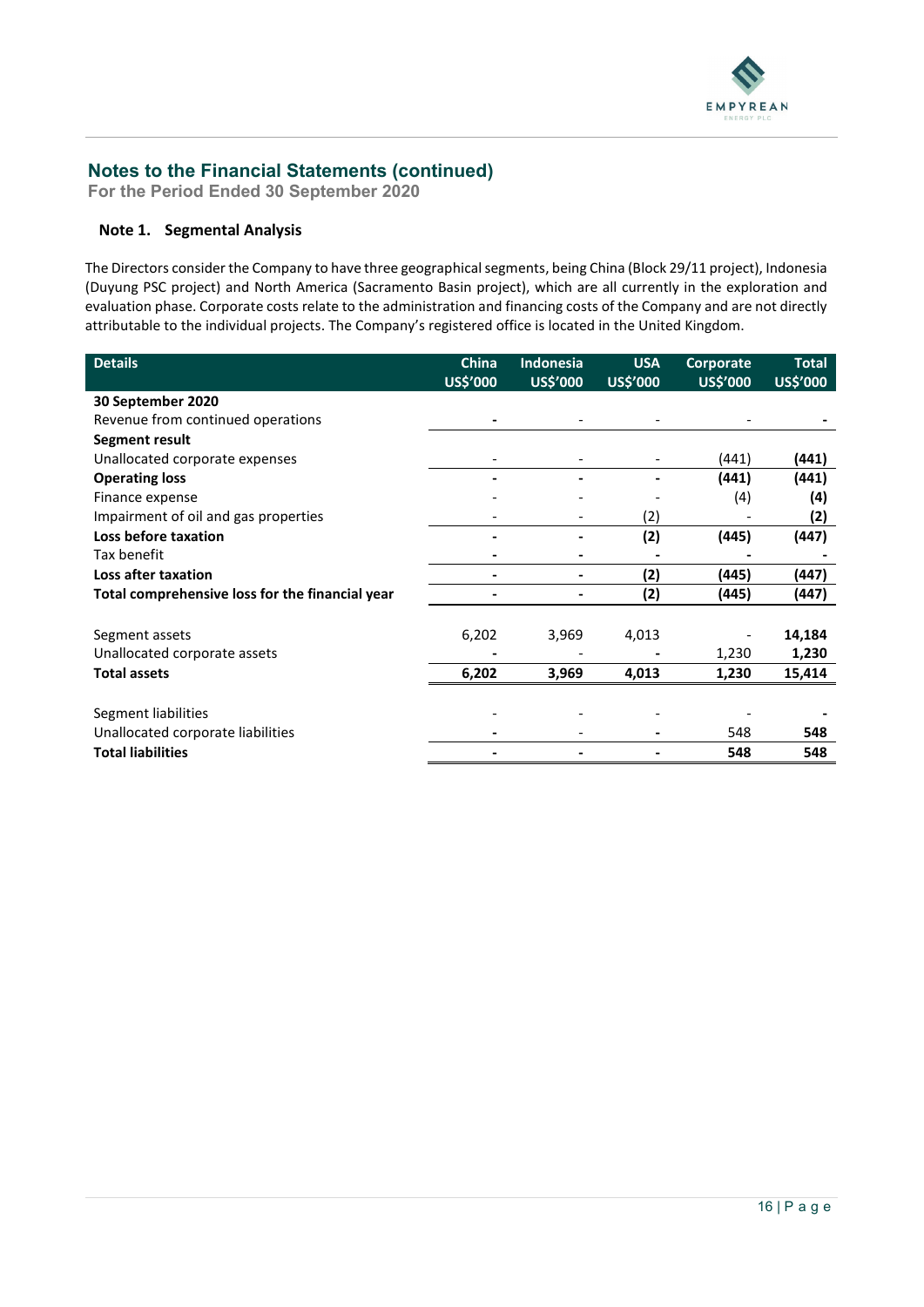

**For the Period Ended 30 September 2020**

| <b>Details</b>                            | <b>China</b><br>US\$'000 | <b>Indonesia</b><br>US\$'000 | <b>USA</b><br>US\$'000 | Corporate<br>US\$'000 | <b>Total</b><br><b>US\$'000</b> |
|-------------------------------------------|--------------------------|------------------------------|------------------------|-----------------------|---------------------------------|
| 30 September 2019                         |                          |                              |                        |                       |                                 |
| Revenue from continued operations         |                          |                              |                        |                       |                                 |
| Segment result                            |                          |                              |                        |                       |                                 |
| Unallocated corporate expenses            |                          |                              |                        | (444)                 | (444)                           |
| <b>Operating loss</b>                     |                          |                              |                        | (444)                 | (444)                           |
| Impairment of oil and gas properties      |                          |                              | (47)                   |                       | (47)                            |
| Fair value revaluation                    |                          | 30                           |                        |                       | 30                              |
| Profit/(Loss) before taxation             |                          | 30                           | (47)                   | (444)                 | (461)                           |
| Tax benefit                               |                          |                              |                        |                       |                                 |
| Profit/(Loss) after taxation              |                          | 30                           | (47)                   | (444)                 | (461)                           |
| Total comprehensive income/(loss) for the |                          |                              |                        |                       |                                 |
| financial year                            |                          | 30                           | (47)                   | (444)                 | (461)                           |
|                                           |                          |                              |                        |                       | 12,617                          |
| Segment assets                            | 5,479                    | 3,266                        | 3,872                  |                       |                                 |
| Unallocated corporate assets              |                          |                              |                        | 516                   | 516                             |
| <b>Total assets</b>                       | 5,479                    | 3,266                        | 3,872                  | 516                   | 13,133                          |
|                                           |                          |                              |                        |                       |                                 |
| Segment liabilities                       |                          | 295                          |                        |                       | 295                             |
| Unallocated corporate liabilities         |                          |                              |                        | 227                   | 227                             |
| <b>Total liabilities</b>                  |                          | 295                          |                        | 227                   | 522                             |

| <b>Details</b>                                  | China                    | Indonesia       | <b>USA</b> | Corporate | <b>Total</b>    |
|-------------------------------------------------|--------------------------|-----------------|------------|-----------|-----------------|
|                                                 | US\$'000                 | <b>US\$'000</b> | US\$'000   | US\$'000  | <b>US\$'000</b> |
| 31 March 2020                                   |                          |                 |            |           |                 |
| Revenue from continued operations               |                          |                 |            |           |                 |
| Segment result                                  |                          |                 |            |           |                 |
| Unallocated corporate expenses                  |                          |                 |            | (962)     | (962)           |
| <b>Operating loss</b>                           |                          |                 |            | (962)     | (962)           |
| Finance income                                  |                          |                 |            | 43        | 43              |
| Impairment of oil and gas properties            |                          |                 | (47)       |           | (47)            |
| Loss on sale of investment                      |                          | (29)            |            |           | (29)            |
| Loss before taxation                            |                          | (29)            | (47)       | (919)     | (995)           |
| Tax benefit                                     |                          |                 |            | 716       | 716             |
| Loss after taxation                             | $\overline{\phantom{0}}$ | (29)            | (47)       | (203)     | (279)           |
| Total comprehensive loss for the financial year |                          | (29)            | (47)       | (203)     | (279)           |
|                                                 |                          |                 |            |           |                 |
| Segment assets                                  | 5,679                    | 4,404           | 3,907      |           | 13,990          |
| Unallocated corporate assets                    |                          |                 |            | 582       | 582             |
| <b>Total assets</b>                             | 5,679                    | 4,404           | 3,907      | 582       | 14,572          |
|                                                 |                          |                 |            |           |                 |
| Segment liabilities                             |                          | 480             |            |           | 480             |
| Unallocated corporate liabilities               |                          |                 |            | 768       | 768             |
| <b>Total liabilities</b>                        |                          | 480             |            | 768       | 1,248           |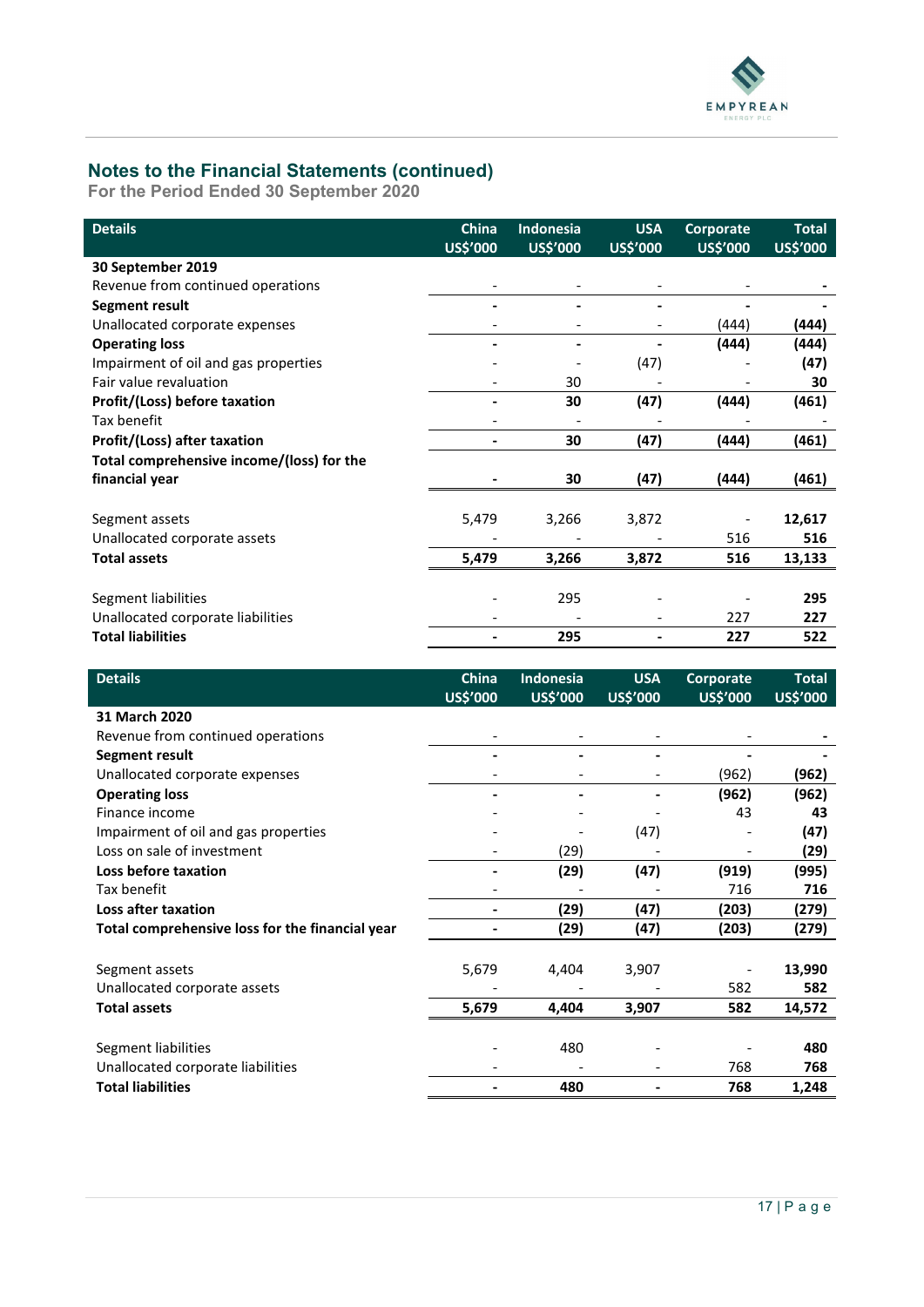

**For the Period Ended 30 September 2020**

### **Note 2. Loss Per Share**

The basic loss per share is derived by dividing the loss after taxation for the year attributable to ordinary shareholders by the weighted average number of shares on issue being 469,699,133 (2019: 431,260,240).

|                                                             | 6 Months to 30 September<br>(unaudited) |               | Year Ended<br>31 March<br>(audited) |
|-------------------------------------------------------------|-----------------------------------------|---------------|-------------------------------------|
|                                                             | 2020                                    | 2019          | 2020                                |
| Loss per share from continuing operations                   |                                         |               |                                     |
| Loss after taxation from continuing operations              | US\$(447,000)                           | US\$(461,000) | US\$(279,000)                       |
| Loss per share – basic                                      | (0.10)c                                 | (0.11)c       | (0.06)c                             |
| Loss after taxation from continuing operations adjusted for |                                         |               |                                     |
| dilutive effects                                            | US\$(447,000)                           | US\$(461,000) | US\$(279,000)                       |
| Loss per share – diluted                                    | (0.10)c                                 | (0.11)c       | (0.06)c                             |

For the current and prior financial years the exercise of the options is anti-dilutive and as such the diluted loss per share is the same as the basic loss per share. Details of the potentially issuable shares that could dilute earnings per share in future periods are set out in Note 5.

### **Note 3. Oil and Gas Properties: Exploration and Evaluation**

|                           | 6 Months to 30 September<br>(unaudited) |                  | <b>Year Ended</b><br>31 March<br>(audited) |
|---------------------------|-----------------------------------------|------------------|--------------------------------------------|
|                           | 2020<br>US\$'000                        | 2019<br>US\$'000 | 2020<br>US\$'000                           |
| Balance brought forward   | 9,586                                   | 9,075            | 9,075                                      |
| Additions <sup>(a)</sup>  | 651                                     | 323              | 558                                        |
| Transfers <sup>(b)</sup>  | 3,949                                   |                  |                                            |
| Impairment <sup>(c)</sup> | (2)                                     | (47)             | (47)                                       |
| Net book value            | 14,184                                  | 9,351            | 9,586                                      |

- (a) The Company was awarded its permit in China in December 2016. Block 29/11 is located in the Pearl River Mouth Basin, offshore China. Empyrean is operator with 100% of the exploration right of the Permit during the exploration phase of the project. In May 2017 the Company acquired a working interest in the Sacramento Basin, California. Empyrean entered into a joint project with ASX-listed Sacgasco Limited, to test a group of projects in the Sacramento Basin, California, including two mature, multi-TcF gas prospects in Dempsey (EME 30%) and Alvares (EME 25%) and also further identified follow up prospects along the Dempsey trend (EME 30%). Please refer to the Operational Review for further information on exploration and evaluation performed during the period.
- (b) In February 2019 Empyrean announced that it had entered into a binding, conditional purchase agreement (the Agreement) pursuant to which AIM listed Coro would acquire a 15% interest in the Duyung PSC from WNEL for aggregate consideration in cash and Coro shares of US\$4.8 million (of which Empyrean received US\$295,000 in cash and 6,090,504 Coro shares) and the contribution of US\$10.5 million by Coro toward the 2019 drilling campaign at the Mako gas field. The cash and share component of the consideration was paid pro rata to the existing owners of WNEL, being Empyrean, which currently had a 10% effective interest in the Duyung PSC, and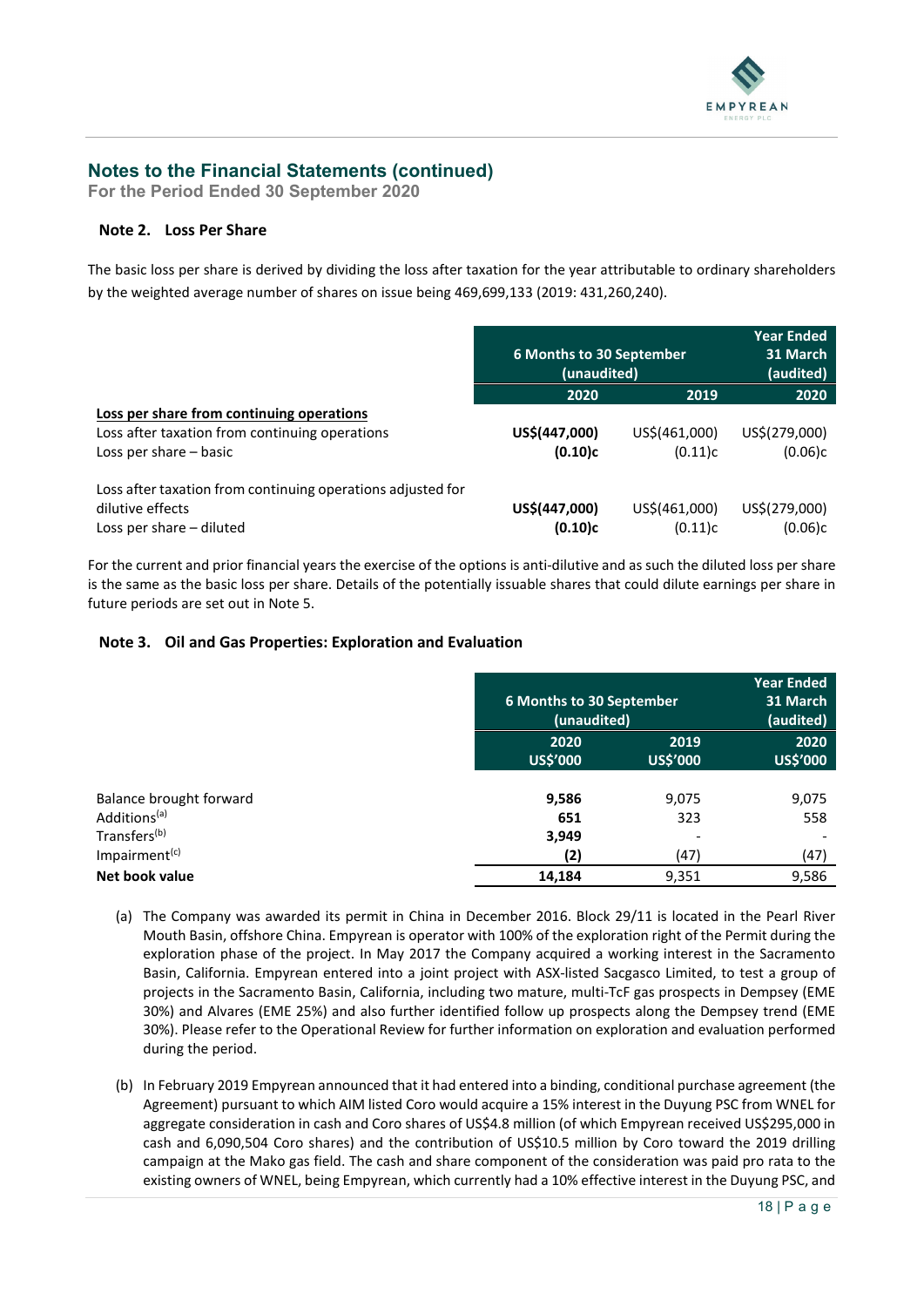

**For the Period Ended 30 September 2020**

Conrad Petroleum Ltd, which currently had a 90% effective interest in the Duyung PSC, each through shareholding in WNEL.

The consideration paid comprised US\$2.95 million in cash and US\$1.85 million in the form of 60,905,037 new ordinary shares in Coro. Empyrean received cash consideration of US\$295,000 and Consideration Shares with a value of US\$185,000 for the transfer to Coro of 1.5% of its current 10% interest in the Duyung PSC, reducing its interest to 8.5%.

In May 2020 the final Indonesian regulatory approvals for the transfer of title of the 15% direct interest in the Duyung PSC to Coro were received. As part of this completion process WNEL made a direct transfer of its interest in the Duyung PSC to Empyrean and the other owners, who now hold their interest in the Duyung PSC directly. As a result of this direct ownership, the Company's interest in the Duyung PSC is no longer classified under IFRS 9 as a financial asset at fair value through profit or loss and now falls under IFRS 6 (Exploration for and Evaluation of Mineral Resources). The carrying value post-disposal of US\$3.95 million at May 2020 has been transferred to Note 3 - Oil and Gas Properties: Exploration and Evaluation. Please refer to Note 4 - Investments for details on the fair value assessment of the project at transfer date.

(c) In light of current market conditions, little or no work has been completed on the Riverbend or Eagle Oil projects in the period and no substantial project work is forecast for either project in 2020/21 whilst the Company focuses on other projects. Whilst the Company maintains legal title it has continued to fully impair the carrying value of the asset at 30 September 2020.

| <b>Project</b>                    | <b>Operator</b>        | <b>Working</b><br><b>Interest</b> | 2020<br><b>Carrying Value</b><br><b>US\$'000</b> | 2019<br><b>Carrying Value</b><br>US\$'000 |
|-----------------------------------|------------------------|-----------------------------------|--------------------------------------------------|-------------------------------------------|
| <b>Exploration and evaluation</b> |                        |                                   |                                                  |                                           |
| China Block 29/11                 | <b>Empyrean Energy</b> | 100%*                             | 6,202                                            | 5,222                                     |
| Sacramento Basin                  | Sacgasco               | 25-30%                            | 4,013                                            | 3,853                                     |
| Duyung PSC                        | Conrad Petroleum       | 8.5%                              | 3,969                                            |                                           |
| Riverbend                         | <b>Huff Energy</b>     | 10%                               | ۰                                                |                                           |
| Eagle Oil Pool Development        | Strata-X               | 58.084%                           |                                                  |                                           |
|                                   |                        |                                   | 14,184                                           | 9,075                                     |

\*In the event of a commercial discovery, and subject to the Company entering PSC, CNOOC Limited will have a back in right to 51% of the permit. As at the date of these financial statements no commercial discovery has been made.

### **Note 4. Investments**

|                                                    |          | 6 Months to 30 September<br>(unaudited) |                 |
|----------------------------------------------------|----------|-----------------------------------------|-----------------|
|                                                    | 2020     | 2019                                    | 2020            |
|                                                    | US\$'000 | US\$'000                                | <b>US\$'000</b> |
| Balance brought forward                            | 4,404    | 3,200                                   | 3,200           |
| Additions <sup>(a)</sup>                           | 25       | 36                                      | 1,389           |
| Disposals <sup>(b)</sup>                           | (480)    | $\overline{\phantom{a}}$                | (185)           |
| Transfers <sup>(b)</sup>                           | (3,949)  | $\overline{\phantom{0}}$                |                 |
| Fair value revaluation<br><b>Total investments</b> |          | 30<br>3,266                             | 4,404           |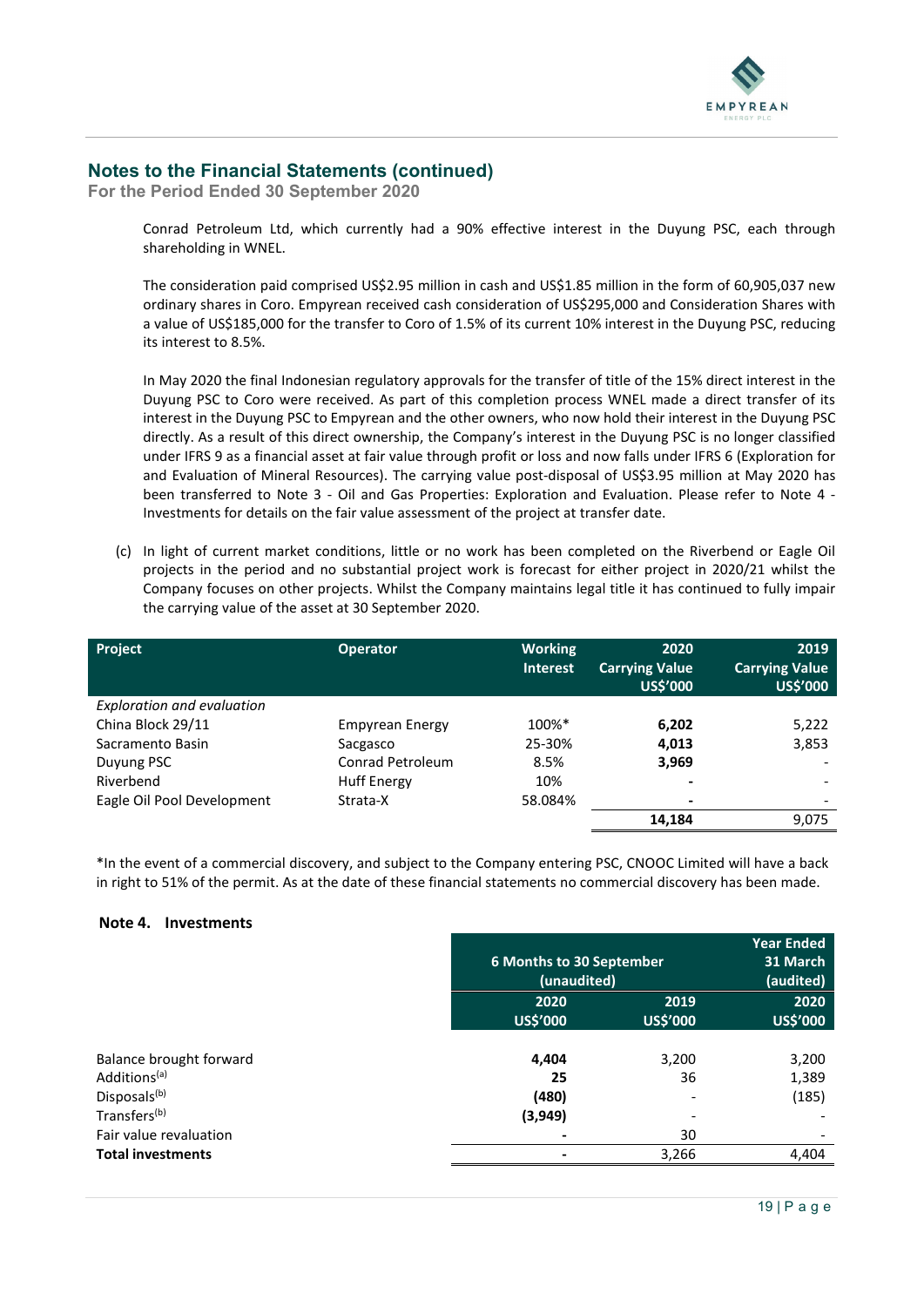

**For the Period Ended 30 September 2020**

- (a) The Company acquired a 10% working interest in the Duyung PSC, Indonesia during the 2018 financial year. For further information on additional work performed on the Duyung PSC during the period, please refer to the Operational Review.
- (b) In February 2019 Empyrean announced that it had entered into a binding, conditional purchase agreement (the Agreement) pursuant to which AIM listed Coro would acquire a 15% interest in the Duyung PSC from WNEL for aggregate consideration in cash and Coro shares of US\$4.8 million (of which Empyrean received US\$295,000 in cash and 6,090,504 Coro shares) and the contribution of US\$10.5 million by Coro toward the 2019 drilling campaign at the Mako gas field. The cash and share component of the consideration was paid pro rata to the existing owners of WNEL, being Empyrean, which currently had a 10% effective interest in the Duyung PSC, and Conrad Petroleum Ltd, which currently had a 90% effective interest in the Duyung PSC, each through shareholding in WNEL.

The consideration paid comprised US\$2.95 million in cash and US\$1.85 million in the form of 60,905,037 new ordinary shares in Coro. Empyrean received cash consideration of US\$295,000 and Consideration Shares with a value of US\$185,000 for the transfer to Coro of 1.5% of its current 10% interest in the Duyung PSC, reducing its interest to 8.5%.

In May 2020 the final Indonesian regulatory approvals for the transfer of title of the 15% direct interest in the Duyung PSC to Coro were received. As part of this completion process WNEL made a direct transfer of its interest in the Duyung PSC to Empyrean and the other owners, who now hold their interest in the Duyung PSC directly. As a result of this direct ownership, the Company's interest in the Duyung PSC is no longer classified under IFRS 9 as a financial asset at fair value through profit or loss and now falls under IFRS 6 (Exploration for and Evaluation of Mineral Resources).

The carrying value post-disposal of US\$3.95 million at May 2020 has been transferred to Note 3 - Oil and Gas Properties: Exploration and Evaluation. The fair value of the project has been assessed at transfer date and there has been no change from the assessment made at 31 March 2020, when the carrying value pre-disposal of US\$4.4 million was deemed to approximate fair value based on the purchase agreement detailed above, including costs capitaised since the agreement was entered into. While the successful appraisal drilling program conducted during 2019/20 resulted in a substantial increase in the contingent resources of Mako gas field, there are, in the Board's opinion, several milestones required to be achieved before an updated fair value of the project can be reliably and objectively assessed. These include steps required for contingent resources to be converted to reserves at final investment decision (FID) and also the steps required to finalise a gas sales agreement, which has been delayed by the current COVID-19 pandemic and resultant disruptions. Given COVID-19 and the current uncertainty and volatility in the energy markets, attempting to model fair value at this point in time would be intrinsically difficult and subject to a number of contingencies.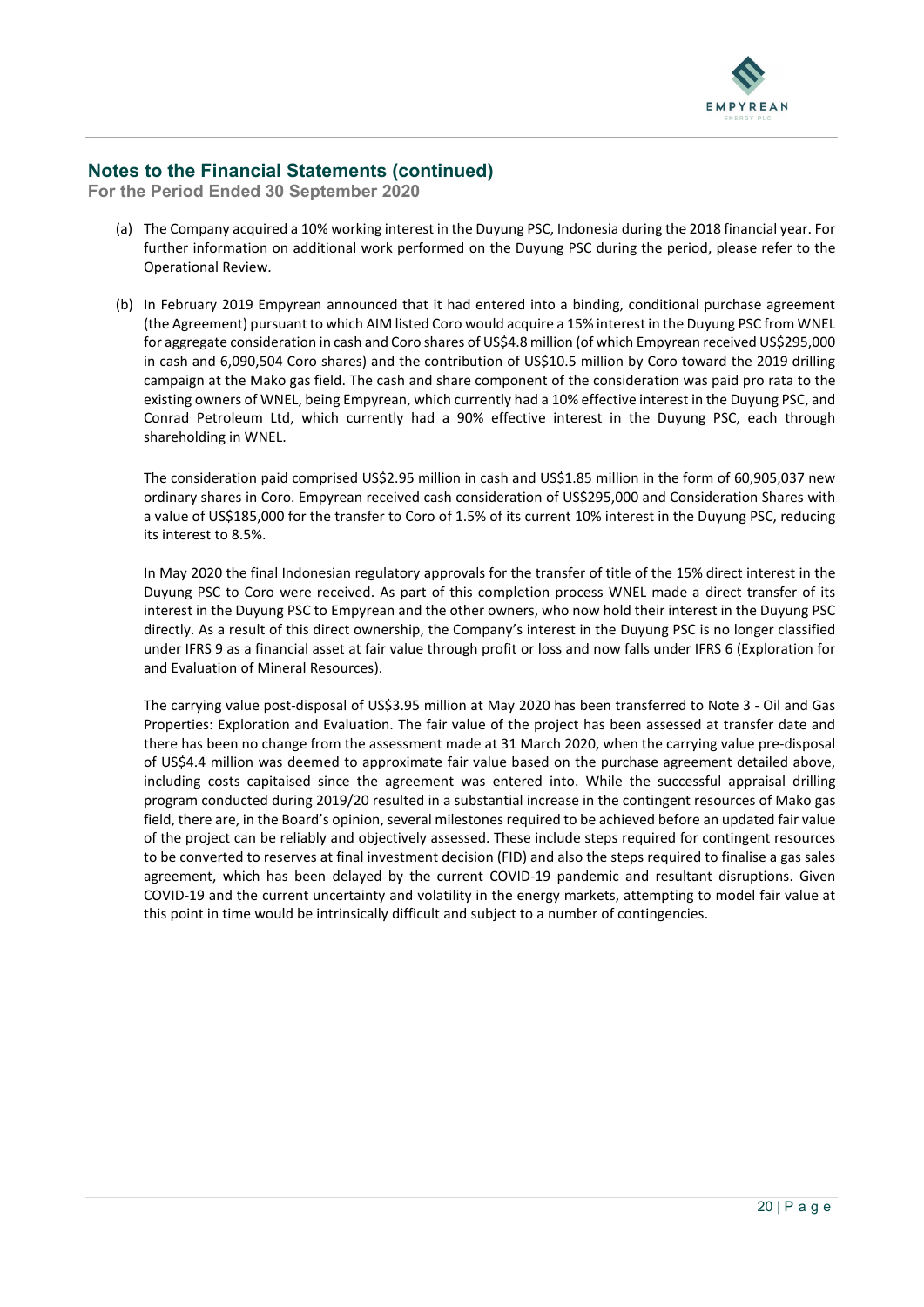

**For the Period Ended 30 September 2020**

### **Note 5. Share Capital**

|                                                              | 6 Months to 30 September<br>(unaudited) |                  | <b>Year Ended</b><br>31 March<br>(audited) |
|--------------------------------------------------------------|-----------------------------------------|------------------|--------------------------------------------|
|                                                              | 2020<br>US\$'000                        | 2019<br>US\$'000 | 2020<br>US\$'000                           |
| Issued and fully paid                                        |                                         |                  |                                            |
| 489,430,615 (2019: 442,930,910) ordinary shares of 0.2p each | 1,398                                   | 1,278            | 1,291                                      |
| Opening balance (2020 number: 447,597,577)                   | 1,291                                   | 1,232            | 1,232                                      |
| Subscription - 14 April 2020 (number: 11,741,429)            | 30                                      |                  |                                            |
| Open Offer/Subscription - 12 May 2020 (number: 11,858,275)   | 30                                      |                  |                                            |
| Placements - 11 Sep 2020 (number: 18,233,334)                | 47                                      |                  |                                            |
| Exercise of options - prior year (number: 15,000,000)        |                                         | 37               | 38                                         |
| Placements - prior year (number: 8,322,467)                  |                                         | 9                | 21                                         |
| Closing balance (2020 number: 489,430,615)                   | 1,398                                   | 1,278            | 1,291                                      |

The Companies Act 2006 (as amended) abolishes the requirement for a company to have an authorised share capital. Therefore the Company has taken advantage of these provisions and has an unlimited authorised share capital.

Each of the ordinary shares carries equal rights and entitles the holder to voting and dividend rights and rights to participate in the profits of the Company and in the event of a return of capital equal rights to participate in any sum being returned to the holders of the ordinary shares. There is no restriction, imposed by the Company, on the ability of the holder of any ordinary share to transfer the ownership, or any of the benefits of ownership, to any other party.

### **Share options and warrants**

The number and weighted average exercise prices of share options and warrants are as follows:

|                                          | Weighted<br>Average<br><b>Exercise</b><br><b>Price</b><br>2020 | <b>Number</b><br>of Options<br>and Warrants<br>2020 | Weighted<br>Average<br><b>Exercise</b><br><b>Price</b><br>2019 | <b>Number</b><br><b>Of Options</b><br>and Warrants<br>2019 |
|------------------------------------------|----------------------------------------------------------------|-----------------------------------------------------|----------------------------------------------------------------|------------------------------------------------------------|
| Outstanding at the beginning of the year | £0.145                                                         | 5,500,000                                           | £0.042                                                         | 17,500,000                                                 |
| Issued during the year <sup>(a)(b)</sup> | £0.088                                                         | 17,233,334                                          | £0.125                                                         | 3,000,000                                                  |
| Exercised during the year                |                                                                |                                                     | £0.020                                                         | (15,000,000)                                               |
| Cancelled during the year <sup>(a)</sup> | £0.175                                                         | (2,500,000)                                         |                                                                |                                                            |
| Outstanding at the end of the year       | £0.094                                                         | 20,233,334                                          | £0.145                                                         | 5,500,000                                                  |

(a) On 15 September 2020, 2,500,000 unlisted options were issued to the Company Secretary, Jonathan Whyte. The options have an exercise price of £0.075, expire on 10 September 2023 and have a vesting date of 15 September 2021. 2,500,000 options held by My Whyte, expiring in January 2021, were cancelled in lieu of the award of the new options. On 11 September 2020, 500,000 unlisted options were issued to Long State Investments as part of activating the £10 million equity placement facility. The options have an exercise price of £0.1014 and expire on 17 September 2023. Options are being expensed over the life of the options, resulting in a share based payment expense of US\$58,000 to 30 September 2020 (US\$30,000 to 30 September 2019).